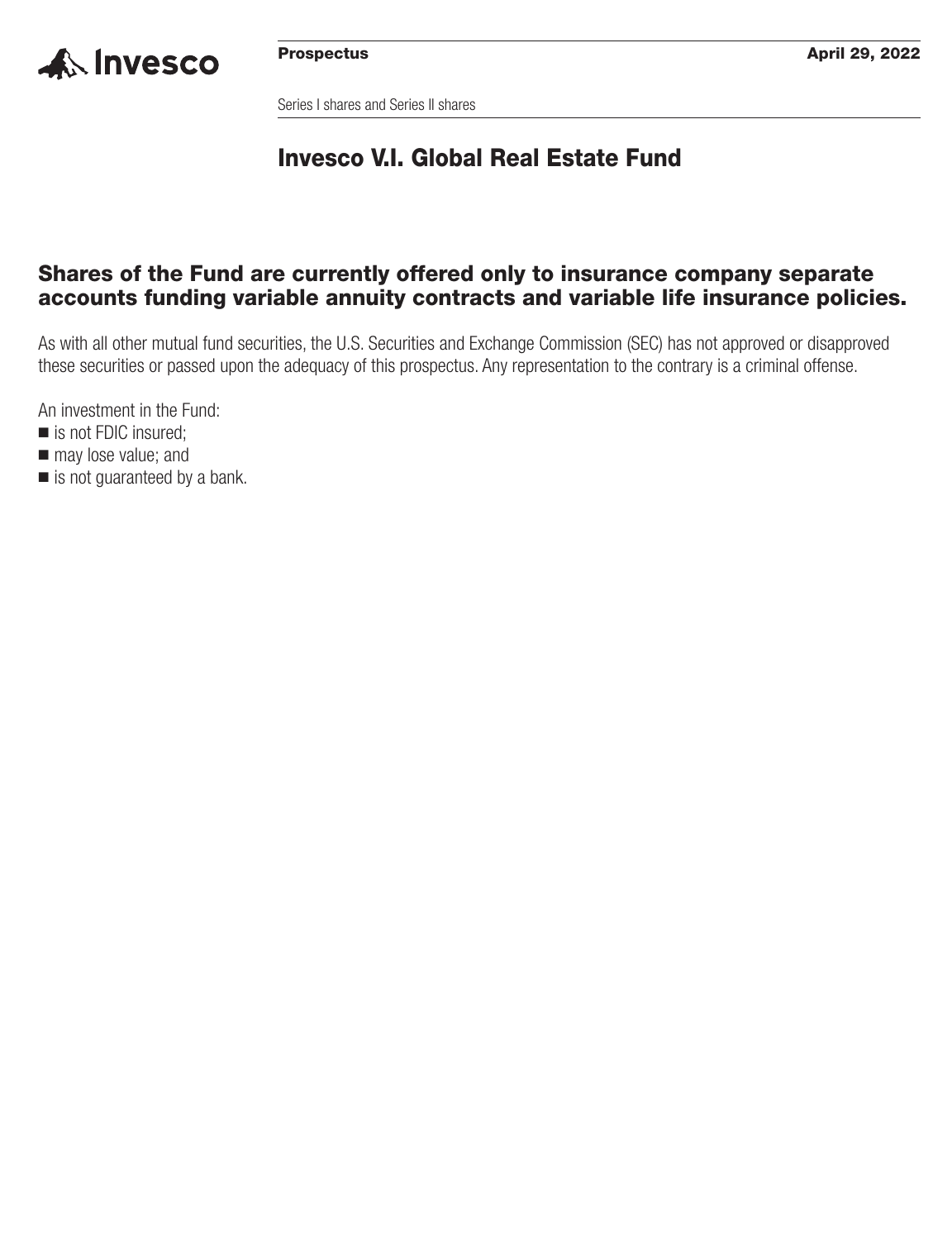# **Table of Contents**

| <b>Fund Summary</b>                                                                                                                                                                                                                                                               |                                                    |
|-----------------------------------------------------------------------------------------------------------------------------------------------------------------------------------------------------------------------------------------------------------------------------------|----------------------------------------------------|
| <b>Investment Objective(s), Strategies,</b><br><b>Risks and Portfolio Holdings</b>                                                                                                                                                                                                | 5                                                  |
| <b>Fund Management</b><br>The Adviser(s)<br><b>Adviser Compensation</b><br>Portfolio Managers                                                                                                                                                                                     | 10<br>10<br>10<br>10                               |
| <b>Other Information</b><br>Purchase and Redemption of Shares<br><b>Excessive Short-Term Trading Activity Disclosure</b><br>Pricing of Shares<br>Taxes<br>Dividends and Distributions<br><b>Share Classes</b><br><b>Distribution Plan</b><br>Payments to Insurance Companies<br>. | 10<br>10<br>11<br>12<br>13<br>13<br>13<br>13<br>13 |
| <b>Financial Highlights</b>                                                                                                                                                                                                                                                       | 14                                                 |
| <b>Hypothetical Investment and Expense</b><br><b>Information</b>                                                                                                                                                                                                                  | 15                                                 |
| <b>Obtaining Additional Information</b>                                                                                                                                                                                                                                           | <b>Back Cover</b>                                  |

Shares of the Fund are used as investment vehicles for variable annuity contracts and variable life insurance policies (variable products) issued by certain insurance companies, and funds of funds. You cannot purchase shares of the Fund directly. As an owner of a variable product (variable product owner) that offers the Fund as an investment option,

however, you may allocate your variable product values to a separate account of the insurance company that invests in shares of the Fund.

Your variable product is offered through its own prospectus, which contains information about your variable product, including how to purchase the variable product and how to allocate variable product values to the Fund.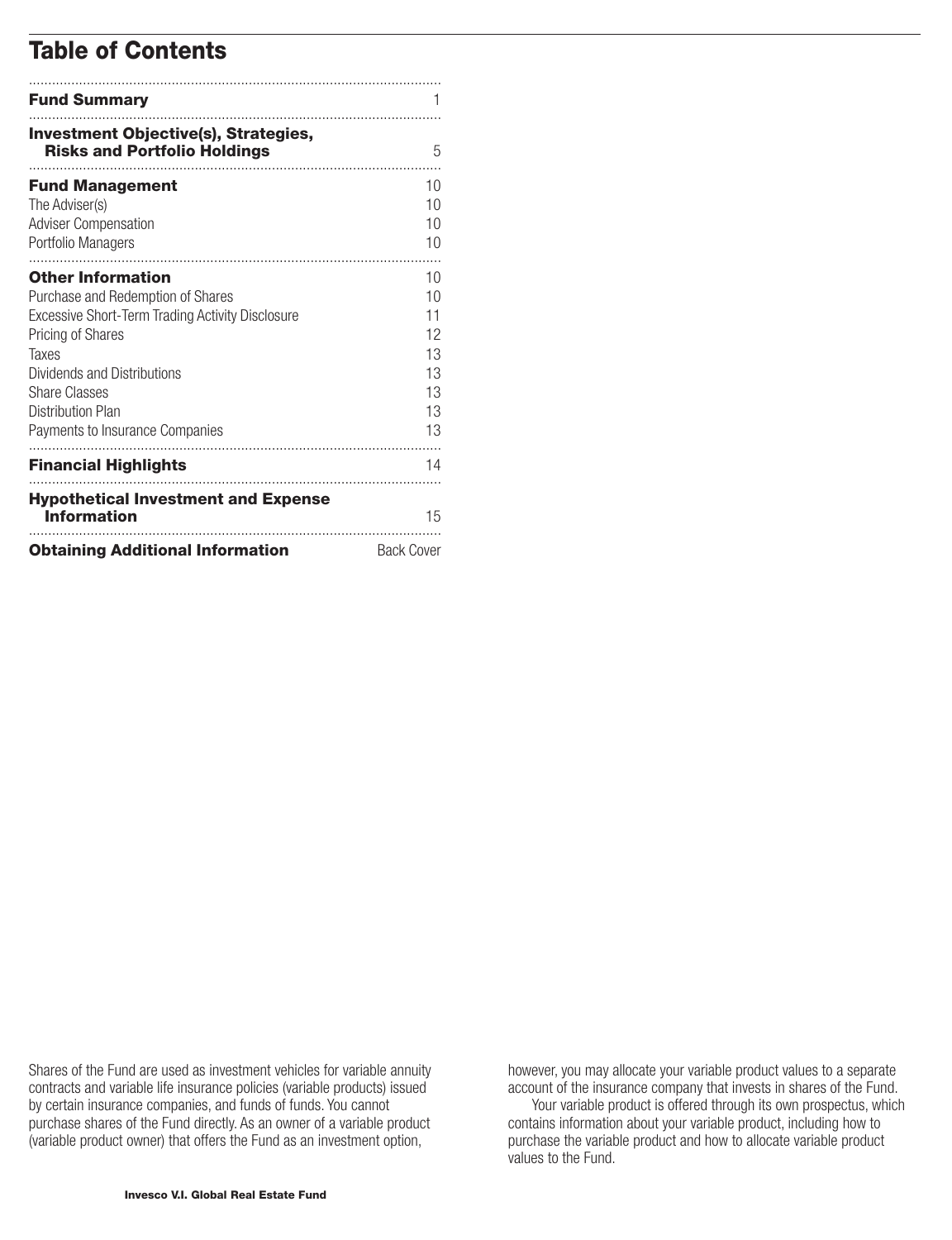# <span id="page-2-0"></span>**Fund Summary**

### **Investment Objective(s)**

The Fund's investment objective is total return through growth of capital and current income.

### **Fees and Expenses of the Fund**

This table describes the fees and expenses that are incurred, directly or indirectly, when a variable product owner buys, holds, or redeems interest in an insurance company separate account that invests in the Series I shares or Series II shares of the Fund but does not represent the effect of any fees or other expenses assessed in connection with your variable product, and if it did, expenses would be higher.

**Shareholder Fees** (fees paid directly from your investment)

|                                                                                                                                   |             | Series I shares Series II shares |
|-----------------------------------------------------------------------------------------------------------------------------------|-------------|----------------------------------|
| Maximum Sales Charge (Load) Imposed on Purchases<br>(as a percentage of offering price)                                           | <b>None</b> | <b>None</b>                      |
| Maximum Deferred Sales Charge (Load) (as a<br>percentage of original purchase price or redemption<br>proceeds, whichever is less) | None        | None                             |

**Annual Fund Operating Expenses** (expenses that you pay each year as a percentage of the value of your investment)

|                                             |       | Series I shares Series II shares |
|---------------------------------------------|-------|----------------------------------|
| Management Fees                             | በ 75% | በ 75%                            |
| Distribution and/or Service (12b-1) Fees    | None  | በ 25                             |
| Other Expenses                              |       | ገ 99                             |
| <b>Total Annual Fund Operating Expenses</b> | N 97  | 1 22                             |

**Example.** This Example is intended to help you compare the cost of investing in the Fund with the cost of investing in other mutual funds.

This Example does not represent the effect of any fees or expenses assessed in connection with your variable product, and if it did, expenses would be higher.

The Example assumes that you invest \$10,000 in the Fund for the time periods indicated and then redeem all of your shares at the end of those periods. The Example also assumes that your investment has a 5% return each year and that the Fund's operating expenses remain the same.

Although your actual costs may be higher or lower, based on these assumptions, your costs would be:

|                  | 1 Year | 3 Years | 5 Years | <b>10 Years</b> |
|------------------|--------|---------|---------|-----------------|
| Series I shares  | \$99   | \$309   | \$536   | \$1.190         |
| Series II shares | \$124  | \$387   | \$670   | \$1.477         |

**Portfolio Turnover.** The Fund pays transaction costs, such as commissions, when it buys and sells securities (or "turns over" its portfolio). A higher portfolio turnover rate may indicate higher transaction costs. These costs, which are not reflected in annual fund operating expenses or in the Example, affect the Fund's performance. During the most recent fiscal year, the Fund's portfolio turnover rate was 95% of the average value of its portfolio.

### **Principal Investment Strategies of the Fund**

The Fund invests, under normal circumstances, at least 80% of its net assets (plus any borrowings for investment purposes) in securities of real estate and real estate-related issuers, and in derivatives and other instruments that have economic characteristics similar to such securities. The Fund's common stock investments may also include China A-shares (shares of companies based in mainland China that trade on the Shanghai Stock Exchange and the Shenzhen Stock Exchange). The Fund invests primarily in real estate investment trusts (REITs) and equity securities

(including common and preferred stock, and convertible securities) of domestic and foreign issuers.

The Fund considers an issuer to be a real estate or real estate-related issuer if at least 50% of its assets, gross income or net profits are attributable to ownership, construction, management or sale of residential, commercial or industrial real estate. These issuers include (i) REITs or other real estate operating issuers that (a) own property, (b) make or invest in short-term construction and development mortgage loans, or (c) invest in long-term mortgages or mortgage pools, (ii) issuers whose products and services are related to the real estate industry, such as manufacturers and distributors of building supplies and financial institutions that issue or service mortgages, and (iii) issuers included in a real estate or real estate-related industry based on any one or more third-party providers, such as the S&P Global Industry Classification Standard (GICS), the North American Industry Classification System (NAICS) or the Bloomberg Industry Classification System (BICS).

The Fund may also invest in debt securities of domestic and foreign issuers (including corporate debt obligations and commercial mortgage-backed securities). The Fund may invest up to 10% of its net assets in non-investment grade debt securities (commonly known as "junk bonds") of real estate and real estate-related issuers.

Under normal circumstances, the Fund will provide exposure to investments that are economically tied to at least three different countries, including the U.S and at least 40%, unless market conditions are not deemed favorable, in which case at least 30% of the Fund's net assets will provide exposure to investments that are economically tied to countries other than the U.S. The Fund may invest up to 20% of its net assets in securities of issuers located in emerging markets countries, i.e., those that are generally in the early stages of their industrial cycles.

The Fund may invest in securities of issuers of all capitalization sizes. Real estate companies tend to have smaller asset bases compared with other market sectors, therefore, the Fund may hold a significant amount of securities of small- and mid-capitalization issuers.

The Fund may engage in short sales of securities. The Fund may engage in short sales with respect to securities it owns or securities it does not own. Generally, the Fund will sell a security short to (1) take advantage of an expected decline in the security price in anticipation of purchasing the same security at a later date at a lower price, or (2) to protect a profit in a security that it owns. The Fund will not sell a security short if, as a result of such short sale, the aggregate market value of all securities sold short exceeds 10% of the Fund's net assets.

The Fund can invest in derivative instruments including forward foreign currency contracts.

The Fund can use forward foreign currency contracts to hedge against adverse movements in the foreign currencies in which portfolio securities are denominated; though the Fund has not historically used these instruments.

When constructing the portfolio, the portfolio managers use a fundamentals-driven investment process, including an evaluation of factors such as property market cycle analysis, property evaluation and management and structure review to identify securities with characteristics including (i) quality underlying properties, (ii) solid management teams with the ability to effectively manage capital structure decisions and execute their stated strategic plan, and (iii) attractive valuations relative to peer investment alternatives.

The portfolio managers focus on equity REITs and real estate operating issuers. Each qualified security in the investment universe is analyzed using fundamental real estate analysis and valuation review to identify securities that appear to have relatively favorable long-term prospects and attractive values. Some of the fundamental real estate factors that are considered include: forecasted occupancy and rental rates of the various property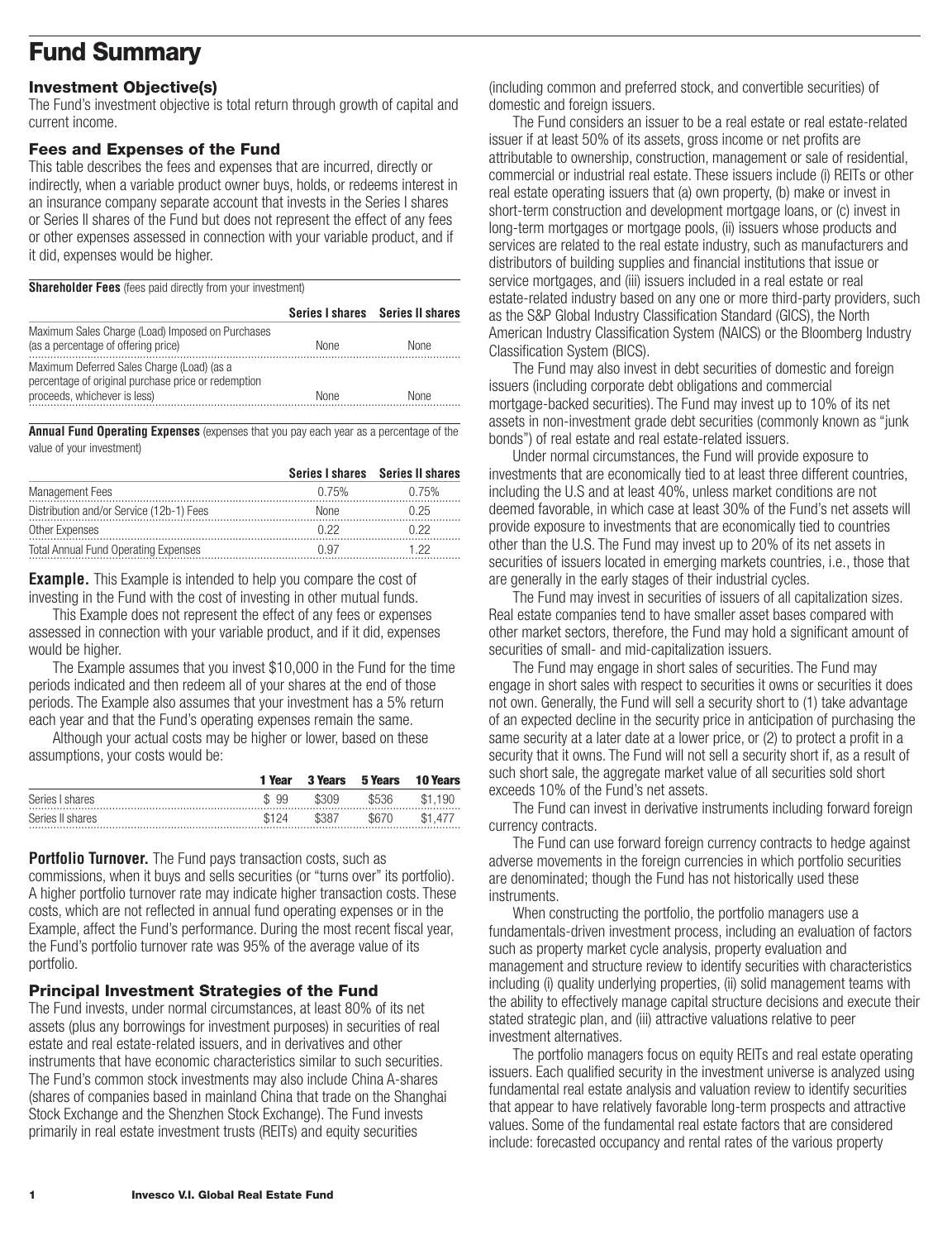markets in which a firm may operate, property locations, physical attributes, management depth and skill, insider ownership, overall debt levels, percentage of variable rate financing and fixed charge coverage ratios. The issuers that are believed to have the most attractive fundamental real estate attributes are then evaluated on the basis of relative value. Some of the valuation factors that are considered include: cash flow consistency and growth, dividend yield, dividend coverage and growth, and cash flow and assets to price multiples.

The portfolio managers seek to construct a portfolio with risk characteristics similar to the FTSE EPRA Nareit Developed Index. The Fund uses this index as a guide in structuring the portfolio, but the Fund is not an index fund.

As part of the Fund's investment process to implement its investment strategy in pursuit of its investment objective, the Fund's portfolio managers also consider environmental, social and governance ("ESG") factors they believe to be material to understand an issuer's fundamentals, and assess whether any ESG factors pose a material financial risk or opportunity to the issuer. This analysis may involve the use of third-party research as well as proprietary research. Consideration of ESG factors is just one component of the portfolio managers' assessment of issuers eligible for investment and the Fund's portfolio managers may still invest in securities of issuers that may be viewed as having a high ESG risk profile. The ESG factors considered by the Fund's portfolio managers may change over time and one or more factors may not be relevant with respect to all issuers eligible for investment.

The portfolio managers seek to limit risk through various controls, such as diversifying the portfolio property types and geographic areas as well as by considering the relative liquidity of each security and limiting the size of any one holding.

The portfolio managers will consider selling a security if they conclude (1) its relative valuation has fallen below desired levels, (2) its risk/return profile has changed significantly, (3) its fundamentals have changed, or (4) a more attractive investment opportunity is identified.

In attempting to meet its investment objective or to manage subscription and redemption requests, the Fund may engage in active and frequent trading of portfolio securities.

#### **Principal Risks of Investing in the Fund**

As with any mutual fund investment, loss of money is a risk of investing. An investment in the Fund is not a deposit in a bank and is not insured or guaranteed by the Federal Deposit Insurance Corporation or any other governmental agency. The risks associated with an investment in the Fund can increase during times of significant market volatility. The principal risks of investing in the Fund are:

*Market Risk.* The market values of the Fund's investments, and therefore the value of the Fund's shares, will go up and down, sometimes rapidly or unpredictably. Market risk may affect a single issuer, industry or section of the economy, or it may affect the market as a whole. The value of the Fund's investments may go up or down due to general market conditions that are not specifically related to the particular issuer, such as real or perceived adverse economic conditions, changes in the general outlook for revenues or corporate earnings, changes in interest or currency rates, regional or global instability, natural or environmental disasters, widespread disease or other public health issues, war, military conflict, acts of terrorism or adverse investor sentiment generally. During a general downturn in the financial markets, multiple asset classes may decline in value. When markets perform well, there can be no assurance that specific investments held by the Fund will rise in value.

*REIT Risk/Real Estate Risk.* Investments in real estate related instruments may be adversely affected by economic, legal, cultural, environmental or technological factors that affect property values, rents or occupancies. Shares of real estate related companies, which tend to be small- and mid-cap companies, may be more volatile and less liquid than larger companies. If a real estate related company defaults on certain types of debt obligations held by the Fund, the Fund may acquire real estate directly, which involves additional risks such as environmental liabilities; difficulty in valuing and selling the real estate; and economic or regulatory changes.

*Investing in Stocks Risk.* The value of the Fund's portfolio may be affected by changes in the stock markets. Stock markets may experience significant short-term volatility and may fall or rise sharply at times. Adverse events in any part of the equity or fixed-income markets may have unexpected negative effects on other market segments. Different stock markets may behave differently from each other and U.S. stock markets may move in the opposite direction from one or more foreign stock markets.

The prices of individual stocks generally do not all move in the same direction at the same time. However, individual stock prices tend to go up and down more dramatically than those of certain other types of investments, such as bonds. A variety of factors can negatively affect the price of a particular company's stock. These factors may include, but are not limited to: poor earnings reports, a loss of customers, litigation against the company, general unfavorable performance of the company's sector or industry, or changes in government regulations affecting the company or its industry. To the extent that securities of a particular type are emphasized (for example foreign stocks, stocks of small- or mid-cap companies, growth or value stocks, or stocks of companies in a particular industry), fund share values may fluctuate more in response to events affecting the market for those types of securities.

*Foreign Securities Risk.* The Fund's foreign investments may be adversely affected by political and social instability, changes in economic or taxation policies, difficulty in enforcing obligations, decreased liquidity or increased volatility. Foreign investments also involve the risk of the possible seizure, nationalization or expropriation of the issuer or foreign deposits (in which the Fund could lose its entire investments in a certain market) and the possible adoption of foreign governmental restrictions such as exchange controls. Foreign companies generally may be subject to less stringent regulations than U.S. companies, including financial reporting requirements and auditing and accounting controls, and may therefore be more susceptible to fraud or corruption. There may be less public information available about foreign companies than U.S. companies, making it difficult to evaluate those foreign companies. Unless the Fund has hedged its foreign currency exposure, foreign securities risk also involves the risk of negative foreign currency rate fluctuations, which may cause the value of securities denominated in such foreign currency (or other instruments through which the Fund has exposure to foreign currencies) to decline in value. Currency exchange rates may fluctuate significantly over short periods of time. Currency hedging strategies, if used, are not always successful.

*Emerging Market Securities Risk.* Emerging markets (also referred to as developing markets) are generally subject to greater market volatility, political, social and economic instability, uncertain trading markets and more governmental limitations on foreign investment than more developed markets. In addition, companies operating in emerging markets may be subject to lower trading volume and greater price fluctuations than companies in more developed markets. Such countries' economies may be more dependent on relatively few industries or investors that may be highly vulnerable to local and global changes. Companies in emerging market countries generally may be subject to less stringent regulatory, disclosure, financial reporting, accounting, auditing and recordkeeping standards than companies in more developed countries. As a result, information, including financial information, about such companies may be less available and reliable, which can impede the Fund's ability to evaluate such companies. Securities law and the enforcement of systems of taxation in many emerging market countries may change quickly and unpredictably, and the ability to bring and enforce actions (including bankruptcy, confiscatory taxation, expropriation, nationalization of a company's assets, restrictions on foreign ownership of local companies, restrictions on withdrawing assets from the country, protectionist measures and practices such as share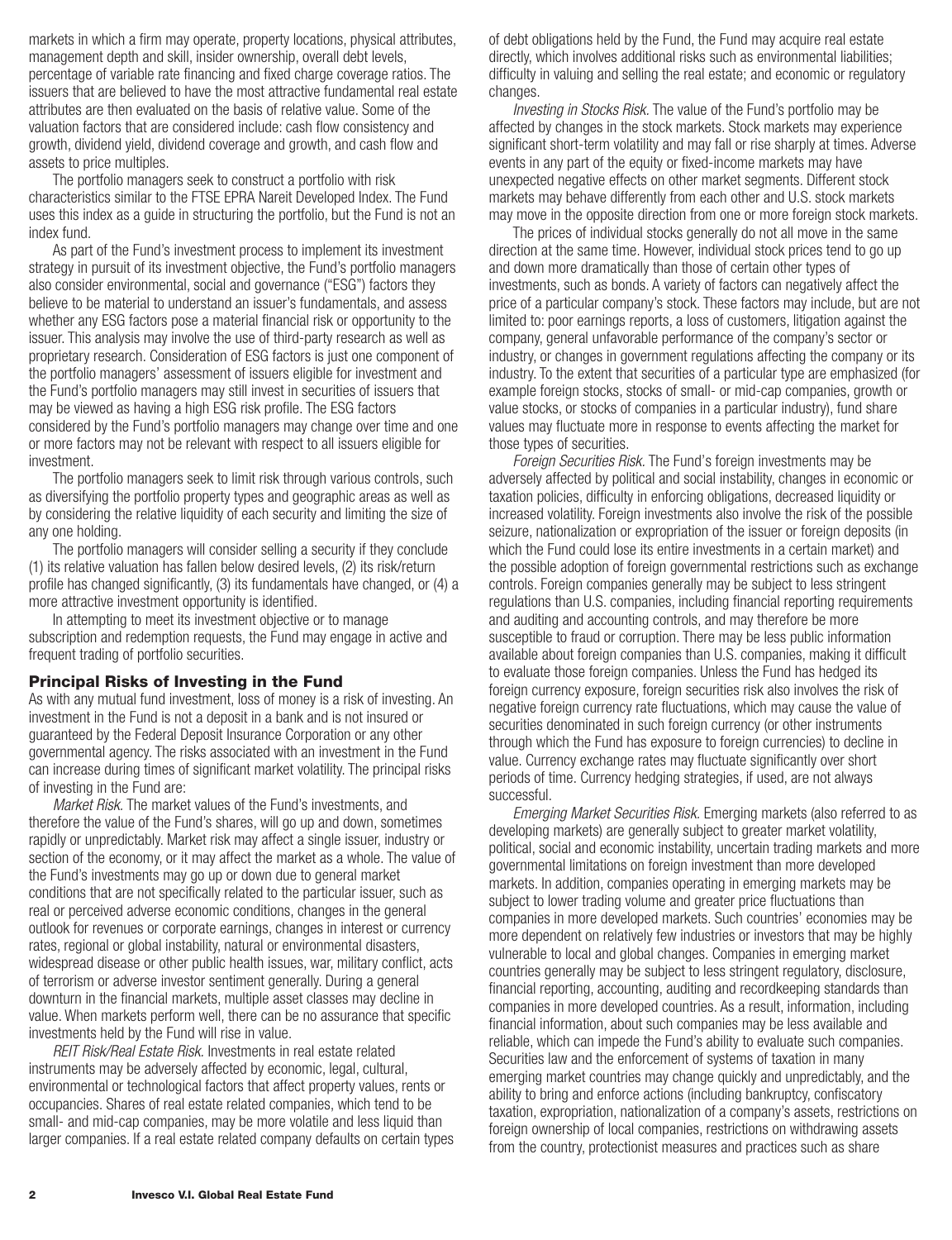blocking), or to obtain information needed to pursue or enforce such actions, may be limited. In addition, the ability of foreign entities to participate in privatization programs of certain developing or emerging market countries may be limited by local law. Investments in emerging market securities may be subject to additional transaction costs, delays in settlement procedures, unexpected market closures, and lack of timely information.

The Fund's investments in China A-shares are subject to trading restrictions, quota limitations and clearing and settlement risks.

*Preferred Securities Risk.* Preferred securities are subject to issuer-specific and market risks applicable generally to equity securities. Preferred securities also may be subordinated to bonds or other debt instruments, subjecting them to a greater risk of non-payment, may be less liquid than many other securities, such as common stocks, and generally offer no voting rights with respect to the issuer.

*Convertible Securities Risk.* The market values of convertible securities are affected by market interest rates, the risk of actual issuer default on interest or principal payments and the value of the underlying common stock into which the convertible security may be converted. Additionally, a convertible security is subject to the same types of market and issuer risks as apply to the underlying common stock. In addition, certain convertible securities are subject to involuntary conversions and may undergo principal write-downs upon the occurrence of certain triggering events, and, as a result, are subject to an increased risk of loss. Convertible securities may be rated below investment grade.

*Geographic Focus Risk.* The Fund may from time to time have a substantial amount of its assets invested in securities of issuers located in a single country or a limited number of countries. Adverse economic, political or social conditions in those countries may therefore have a significant negative impact on the Fund's investment performance.

*Small- and Mid-Capitalization Companies Risk.* Investing in securities of small- and mid-capitalization companies involves greater risk than customarily is associated with investing in larger, more established companies. Stocks of small- and mid-capitalization companies tend to be more vulnerable to changing market conditions, may have little or no operating history or track record of success, and may have more limited product lines and markets, less experienced management and fewer financial resources than larger companies. These companies' securities may be more volatile and less liquid than those of more established companies. They may be more sensitive to changes in a company's earnings expectations and may experience more abrupt and erratic price movements. Smaller companies' securities often trade in lower volumes and in many instances, are traded over-the-counter or on a regional securities exchange, where the frequency and volume of trading is substantially less than is typical for securities of larger companies traded on national securities exchanges. Therefore, the securities of smaller companies may be subject to wider price fluctuations and it might be harder for the Fund to dispose of its holdings at an acceptable price when it wants to sell them. Since smalland mid-cap companies typically reinvest a high proportion of their earnings in their business, they may not pay dividends for some time, particularly if they are newer companies. It may take a substantial period of time to realize a gain on an investment in a small- or mid-cap company, if any gain is realized at all.

*Debt Securities Risk.* The prices of debt securities held by the Fund will be affected by changes in interest rates, the creditworthiness of the issuer and other factors. An increase in prevailing interest rates typically causes the value of existing debt securities to fall and often has a greater impact on longer-duration debt securities and higher quality debt securities. Falling interest rates will cause the Fund to reinvest the proceeds of debt securities that have been repaid by the issuer at lower interest rates. Falling interest rates may also reduce the Fund's distributable income because interest payments on floating rate debt instruments held by the Fund will decline. The Fund could lose money on investments in debt securities if the issuer or borrower fails to meet its obligations to make interest payments and/or to

repay principal in a timely manner. Changes in an issuer's financial strength, the market's perception of such strength or in the credit rating of the issuer or the security may affect the value of debt securities. The Adviser's credit analysis may fail to anticipate such changes, which could result in buying a debt security at an inopportune time or failing to sell a debt security in advance of a price decline or other credit event.

*High Yield Debt Securities (Junk Bond) Risk.* Investments in high yield debt securities ("junk bonds") and other lower-rated securities will subject the Fund to substantial risk of loss. These securities are considered to be speculative with respect to the issuer's ability to pay interest and principal when due, are more susceptible to default or decline in market value and are less liquid than investment grade debt securities. Prices of high yield debt securities tend to be very volatile.

*Mortgage- and Asset-Backed Securities Risk.* Mortgage- and asset-backed securities, including collateralized debt obligations and collateralized mortgage obligations, are subject to prepayment or call risk, which is the risk that a borrower's payments may be received earlier or later than expected due to changes in prepayment rates on underlying loans. This could result in the Fund reinvesting these early payments at lower interest rates, thereby reducing the Fund's income. Mortgage- and asset-backed securities also are subject to extension risk, which is the risk that an unexpected rise in interest rates could reduce the rate of prepayments, causing the price of the mortgage- and asset-backed securities and the Fund's share price to fall. An unexpectedly high rate of defaults on the mortgages held by a mortgage pool may adversely affect the value of mortgage-backed securities and could result in losses to the Fund. Privately-issued mortgage-backed securities and asset-backed securities may be less liquid than other types of securities and the Fund may be unable to sell these securities at the time or price it desires. During periods of market stress or high redemptions, the Fund may be forced to sell these securities at significantly reduced prices, resulting in losses. Liquid privately-issued mortgage-backed securities and asset-backed securities can become illiquid during periods of market stress. Privately-issued mortgage-related securities are not subject to the same underwriting requirements as those with government or government-sponsored entity guarantees and, therefore, mortgage loans underlying privately-issued mortgage-related securities may have less favorable collateral, credit risk, liquidity risk or other underwriting characteristics, and wider variances in interest rate, term, size, purpose and borrower characteristics. The Fund may invest in mortgage pools that include subprime mortgages, which are loans made to borrowers with weakened credit histories or with lower capacity to make timely payments on their mortgages. Liquidity risk is even greater for mortgage pools that include subprime mortgages.

*Environmental, Social and Governance (ESG) Considerations Risk*. The ESG considerations assessed as part of the investment process to implement the Fund's investment strategy in pursuit of its investment objective may vary across types of eligible investments and issuers, and not every ESG factor may be identified or evaluated for every investment. The Fund's portfolio will not be solely based on ESG considerations, and therefore the issuers in which the Fund invests may not be considered ESG-focused issuers. The incorporation of ESG factors may affect the Fund's exposure to certain issuers or industries and may not work as intended. The Fund may underperform other funds that do not assess an issuer's ESG factors or that use a different methodology to identify and/or incorporate ESG factors. Information used by the Fund to evaluate such factors may not be readily available, complete or accurate, and may vary across providers and issuers as ESG is not a uniformly defined characteristic. There is no guarantee that the evaluation of ESG considerations will be additive to the Fund's performance.

*Derivatives Risk.* The value of a derivative instrument depends largely on (and is derived from) the value of an underlying security, currency, commodity, interest rate, index or other asset (each referred to as an underlying asset). In addition to risks relating to the underlying assets, the use of derivatives may include other, possibly greater, risks, including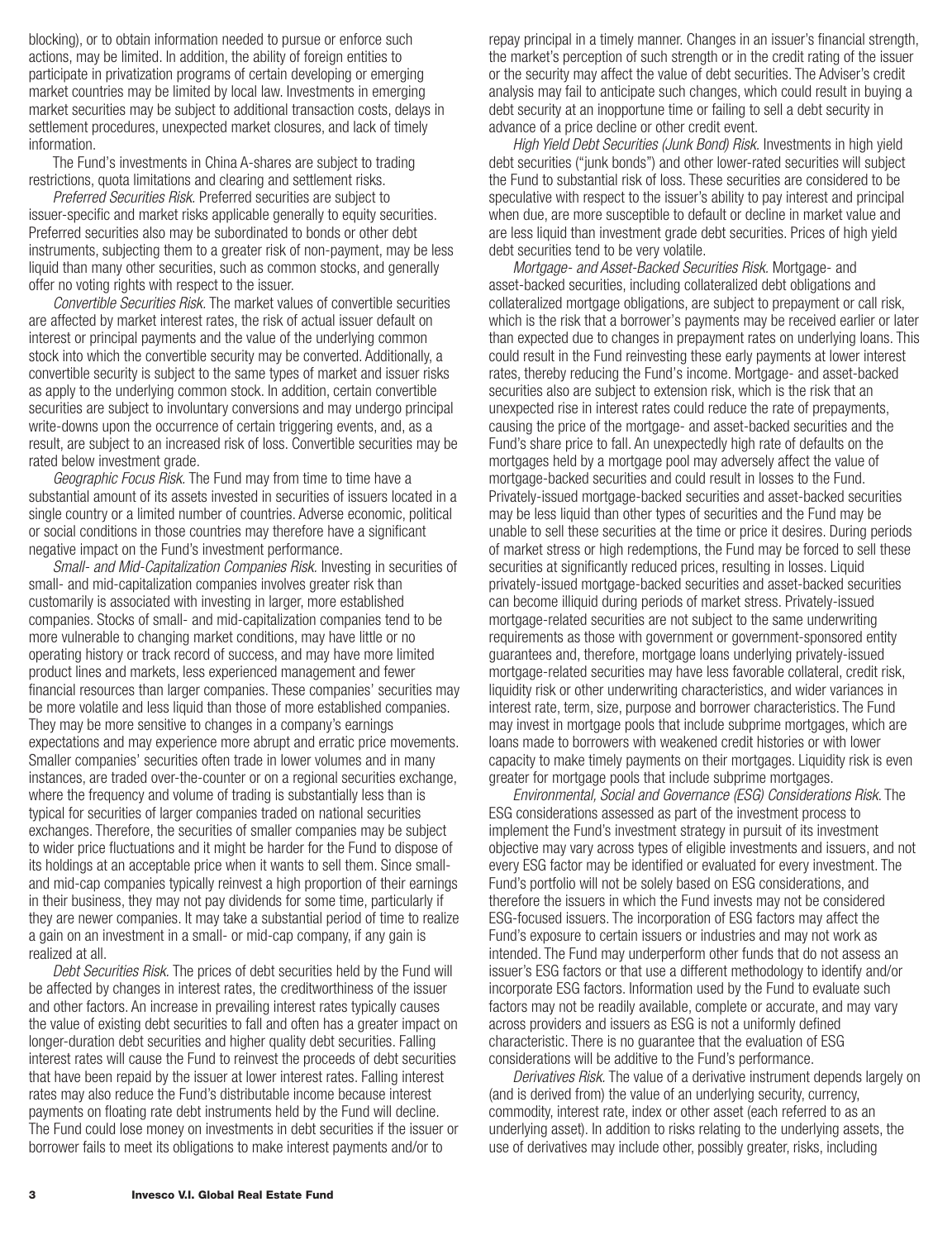counterparty, leverage and liquidity risks. Counterparty risk is the risk that the counterparty to the derivative contract will default on its obligation to pay the Fund the amount owed or otherwise perform under the derivative contract. Derivatives create leverage risk because they do not require payment up front equal to the economic exposure created by holding a position in the derivative. As a result, an adverse change in the value of the underlying asset could result in the Fund sustaining a loss that is substantially greater than the amount invested in the derivative or the anticipated value of the underlying asset, which may make the Fund's returns more volatile and increase the risk of loss. Derivative instruments may also be less liquid than more traditional investments and the Fund may be unable to sell or close out its derivative positions at a desirable time or price. This risk may be more acute under adverse market conditions, during which the Fund may be most in need of liquidating its derivative positions. Derivatives may also be harder to value, less tax efficient and subject to changing government regulation that could impact the Fund's ability to use certain derivatives or their cost. Derivatives strategies may not always be successful. For example, derivatives used for hedging or to gain or limit exposure to a particular market segment may not provide the expected benefits, particularly during adverse market conditions.

*Short Position Risk.* Because the Fund's potential loss on a short position arises from increases in the value of the asset sold short, the Fund will incur a loss on a short position, which is theoretically unlimited, if the price of the asset sold short increases from the short sale price. The counterparty to a short position or other market factors may prevent the Fund from closing out a short position at a desirable time or price and may reduce or eliminate any gain or result in a loss. In a rising market, the Fund's short positions will cause the Fund to underperform the overall market and its peers that do not engage in shorting. If the Fund holds both long and short positions, and both positions decline simultaneously, the short positions will not provide any buffer (hedge) from declines in value of the Fund's long positions. Certain types of short positions involve leverage, which may exaggerate any losses, potentially more than the actual cost of the investment, and will increase the volatility of the Fund's returns.

*Active Trading Risk.* Active trading of portfolio securities may result in added expenses and a lower return and increased tax liability.

*Management Risk.* The Fund is actively managed and depends heavily on the Adviser's judgment about markets, interest rates or the attractiveness, relative values, liquidity, or potential appreciation of particular investments made for the Fund's portfolio. The Fund could experience losses if these judgments prove to be incorrect. Additionally, legislative, regulatory, or tax developments may adversely affect management of the Fund and, therefore, the ability of the Fund to achieve its investment objective.

#### **Performance Information**

The bar chart and performance table provide an indication of the risks of investing in the Fund. The bar chart shows changes in the performance of the Series I shares of the Fund from year to year as of December 31. The performance table compares the Fund's performance to that of a broad-based securities market benchmark, a style-specific benchmark and a peer group benchmark comprised of funds with investment objectives and strategies similar to those of the Fund (in that order). The bar chart and performance table below do not reflect charges assessed in connection with your variable product; if they did, the performance shown would be lower. The Fund's past performance is not necessarily an indication of its future performance.

Fund performance reflects any applicable fee waivers and expense reimbursements. Performance returns would be lower without applicable fee waivers and expense reimbursements.

All performance shown assumes the reinvestment of dividends and capital gains and the effect of the Fund's expenses.

The Series I shares and Series II shares invest in the same portfolio of securities and will have substantially similar performance, except to the

extent that the expenses borne by each share class differ. Series II shares have higher expenses (and therefore lower performance) resulting from its Rule 12b-1 plan, which provides for a maximum fee equal to an annual rate of 0.25% (expressed as a percentage of average daily net assets of the Fund).





**Average Annual Total Returns** (for the periods ended December 31, 2021)

|                                                                                                                                                                                      | Inception<br><b>Date</b> | Year           | 5<br>Years    | 10<br>Years   |
|--------------------------------------------------------------------------------------------------------------------------------------------------------------------------------------|--------------------------|----------------|---------------|---------------|
| Series I                                                                                                                                                                             | 3/31/1998                | 25.71%         | 7.54%         | 8.11%         |
| Series II<br>MSCI World Index (Net) (reflects reinvested dividends<br>net of withholding taxes, but reflects no deduction<br>for fees, expenses or other taxes)                      | 4/30/2004                | 25.44<br>21.82 | 7.27<br>15.03 | 7.84<br>12 70 |
| Custom Invesco Global Real Estate Index (reflects<br>reinvested dividends net of withholding taxes, but<br>reflects no deduction for fees, expenses or other<br>$taxes$ <sup>1</sup> |                          | 24.22          | 7.90          | 8.58          |
| Lipper VUF Real Estate Funds Classification Average                                                                                                                                  |                          | 42.52          | 11.11         | 10.96         |
|                                                                                                                                                                                      |                          |                |               |               |

1 The Custom Invesco Global Real Estate Index is composed of the FTSE EPRA Nareit Developed Index (Net) through June 30, 2014, the FTSE EPRA Nareit Global Index (Net) from July 1, 2014 through June 30, 2021, and the FTSE EPRA Nareit Developed Index (Net) from July 1, 2021 onward.

#### **Management of the Fund**

Investment Adviser: Invesco Advisers, Inc. (Invesco or the Adviser) Investment Sub-Adviser: Invesco Asset Management Limited

| <b>Portfolio Managers</b>             | Title             | <b>Length of Service on the Fund</b> |
|---------------------------------------|-------------------|--------------------------------------|
| Mark Blackburn, CFA                   | Portfolio Manager | 2003                                 |
| James Cowen                           | Portfolio Manager | 2008                                 |
| Grant Jackson, CFA                    | Portfolio Manager | 2018                                 |
| Chip McKinley                         | Portfolio Manager | 2022                                 |
| Darin Turner                          | Portfolio Manager | 2010                                 |
| Ping-Ying Wang, CFA Portfolio Manager |                   | 2006                                 |

### **Purchase and Sale of Fund Shares**

You cannot purchase or sell (redeem) shares of the Fund directly. Please contact the insurance company that issued your variable product for more information on the purchase and sale of Fund shares. For more information, see "Other Information—Purchase and Redemption of Shares" in the prospectus.

#### **Tax Information**

The Fund expects, based on its investment objective and strategies, that its distributions, if any, will consist of ordinary income, capital gains, or some combination of both. Because shares of the Fund must be purchased through variable products, such distributions will be exempt from current taxation if left to accumulate within the variable product. Consult your variable insurance contract prospectus for additional tax information.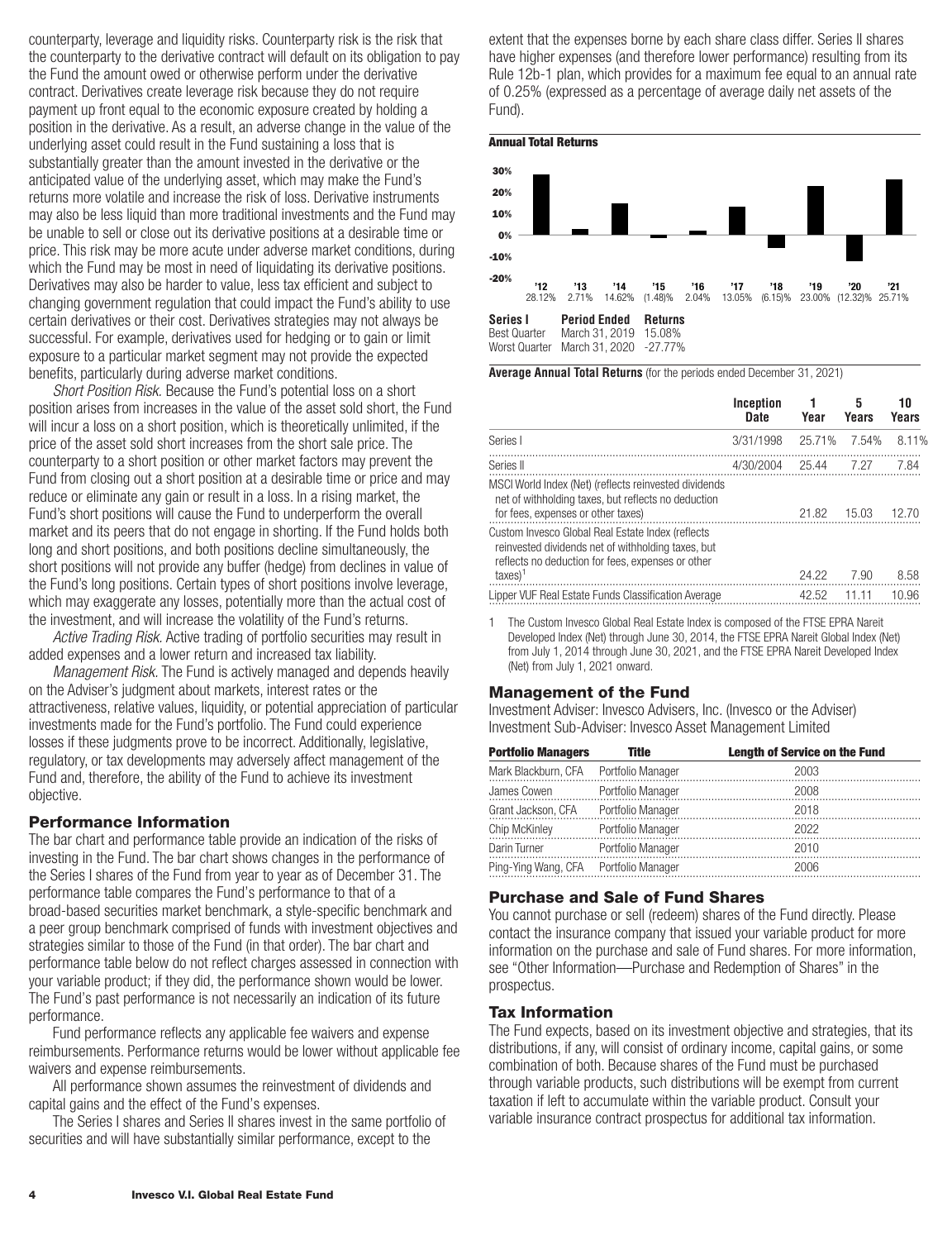### <span id="page-6-0"></span>**Payments to Insurance Companies**

If you purchase the Fund through an insurance company or other financial intermediary, the Fund, the Fund's distributor or its related companies may pay the intermediary for the sale of Fund shares and related services. These payments may create a conflict of interest by influencing the insurance company or other intermediary and your salesperson or financial adviser to recommend the Fund over another investment. Ask your salesperson or financial adviser or visit your financial intermediary's website for more information.

# **Investment Objective(s), Strategies, Risks and Portfolio Holdings**

#### **Objective(s) and Strategies**

The Fund's investment objective is total return through growth of capital and current income. The Fund's investment objective may be changed by the Board of Trustees (the Board) without shareholder approval.

The Fund invests, under normal circumstances, at least 80% of its net assets (plus any borrowings for investment purposes) in securities of real estate and real estate-related issuers, and in derivatives and other instruments that have economic characteristics similar to such securities. The Fund's common stock investments may also include China A-shares (shares of companies based in mainland China that trade on the Shanghai Stock Exchange and the Shenzhen Stock Exchange). The Fund invests primarily in REITs and equity securities (including common and preferred stock, and convertible securities) of domestic and foreign issuers.

REITs are entities that sell equity or debt securities to investors and use the proceeds to invest in real estate or interests therein.

The Fund considers an issuer to be a real estate or real estate-related issuer if at least 50% of its assets, gross income or net profits are attributable to ownership, construction, management or sale of residential, commercial or industrial real estate. These issuers include (i) REITs or other real estate operating issuers that (a) own property, (b) make or invest in short-term construction and development mortgage loans, or (c) invest in long-term mortgages or mortgage pools, (ii) issuers whose products and services are related to the real estate industry, such as manufacturers and distributors of building supplies and financial institutions that issue or service mortgages, and (iii) issuers included in a real estate or real estate-related industry based on any one or more third-party providers, such as GICS, NAICS or BICS.

The Fund may also invest in debt securities of domestic and foreign issuers (including corporate debt obligations and commercial mortgage-backed securities). The Fund may invest up to 10% of its net assets in non-investment grade debt securities (commonly known as "junk bonds") of real estate and real estate-related issuers. Investment grade securities are: (i) securities rated BBB- or higher by S&P Global Ratings (S&P) or Baa3 or higher by Moody's Investors Service, Inc. (Moody's) or an equivalent rating by another nationally recognized statistical rating organization (NRSRO), (ii) securities with comparable short-term NRSRO ratings, or (iii) unrated securities determined by the Adviser to be of comparable quality, each at the time of purchase.

Under normal circumstances, the Fund will provide exposure to investments that are economically tied to at least three different countries, including the U.S. and at least 40%, unless market conditions are not deemed favorable, in which case at least 30% of the Fund's net assets will provide exposure to investments that are economically tied to countries other than the U.S. The Fund may invest up to 20% of its net assets in securities of issuers located in emerging markets countries, i.e., those that are generally in the early stages of their industrial cycles. The Schedule of Investments included in the Fund's annual and semi-annual reports identifies the countries in which the Fund had invested, as of the date of the reports.

The Fund may invest in securities of issuers of all capitalization sizes. Real estate companies tend to have smaller asset bases compared with other market sectors, therefore, the Fund may hold a significant amount of securities of small- and mid-capitalization issuers.

The Fund considers an issuer to be a small-capitalization issuer if it has a market capitalization, at the time of purchase, no larger than the largest capitalized issuer included in the Russell 2000® Index during the most recent 11-month period (based on month-end data) plus the most recent data during the current month.

The Fund considers an issuer to be a mid-capitalization issuer if it has a market capitalization, at the time of purchase, within the range of the largest and smallest capitalized companies included in the Russell Midcap<sup>®</sup> Index during the most recent 11-month period (based on month-end data) plus the most recent data during the current month.

The Fund may engage in short sales of securities. A short sale occurs when the Fund sells a security, but does not deliver a security it owns when the sale settles. Instead, it borrows that security for delivery when the sale settles. The Fund may engage in short sales with respect to securities it owns or securities it does not own. Generally, the Fund will sell a security short to (1) take advantage of an expected decline in the security price in anticipation of purchasing the same security at a later date at a lower price, or (2) to protect a profit in a security that it owns. The Fund will not sell a security short if, as a result of such short sale, the aggregate market value of all securities sold short exceeds 10% of the Fund's net assets.

The Fund can invest in derivative instruments including forward foreign currency contracts.

A forward foreign currency contract is an agreement between parties to exchange a specified amount of currency at a specified future time at a specified rate. The Fund can use forward foreign currency contracts to hedge against adverse movements in the foreign currencies in which portfolio securities are denominated; though the Fund has not historically used these instruments.

When constructing the portfolio, the portfolio managers use a fundamentals-driven investment process, including an evaluation of factors such as property market cycle analysis, property evaluation and management and structure review to identify securities with characteristics including (i) quality underlying properties, (ii) solid management teams with the ability to effectively manage capital structure decisions and execute their stated strategic plan, and (iii) attractive valuations relative to peer investment alternatives.

The portfolio managers focus on equity REITs and real estate operating issuers. Each qualified security in the investment universe is analyzed using fundamental real estate analysis and valuation review to identify securities that appear to have relatively favorable long-term prospects and attractive values. Some of the fundamental real estate factors that are considered include: forecasted occupancy and rental rates of the various property markets in which a firm may operate, property locations, physical attributes, management depth and skill, insider ownership, overall debt levels, percentage of variable rate financing and fixed charge coverage ratios. The issuers that are believed to have the most attractive fundamental real estate attributes are then evaluated on the basis of relative value. Some of the valuation factors that are considered include: cash flow consistency and growth, dividend yield, dividend coverage and growth, and cash flow and assets to price multiples.

The portfolio managers seek to construct a portfolio with risk characteristics similar to the FTSE EPRA Nareit Developed Index. The Fund uses this index as a guide in structuring the portfolio, but the Fund is not an index fund.

As part of the Fund's investment process to implement its investment strategy in pursuit of its investment objective, the Fund's portfolio managers also consider environmental, social and governance ("ESG") factors they believe to be material to understand an issuer's fundamentals, and assess whether any ESG factors pose a material financial risk or opportunity to the issuer. This analysis may involve the use of third-party research as well as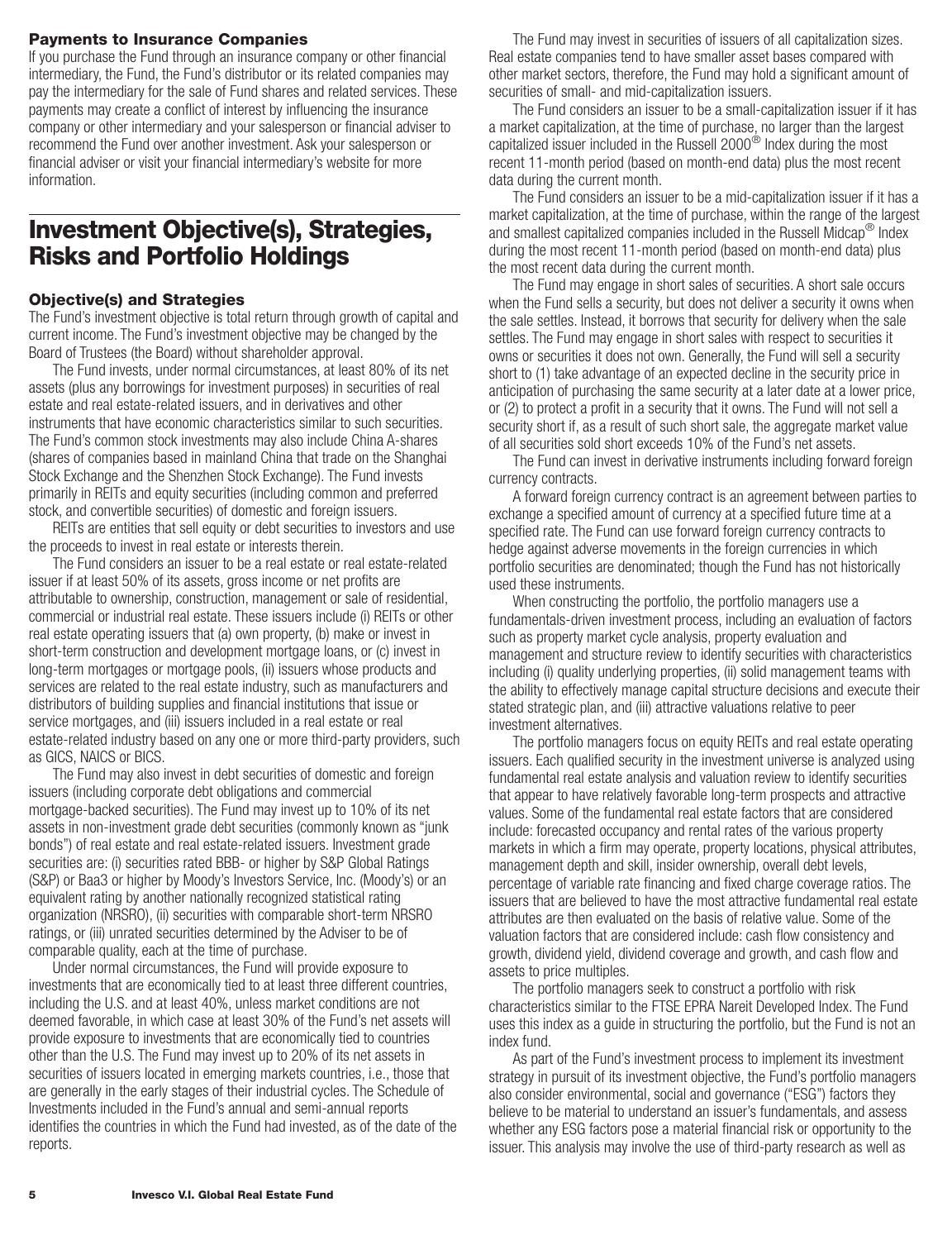proprietary research. Consideration of ESG factors is just one component of the portfolio managers' assessment of issuers eligible for investment and the Fund's portfolio managers may still invest in securities of issuers that may be viewed as having a high ESG risk profile. The ESG factors considered by the Fund's portfolio managers may change over time and one or more factors may not be relevant with respect to all issuers eligible for investment.

The portfolio managers seek to limit risk through various controls, such as diversifying the portfolio property types and geographic areas as well as by considering the relative liquidity of each security and limiting the size of any one holding.

The portfolio managers will consider selling a security if they conclude (1) its relative valuation has fallen below desired levels, (2) its risk/return profile has changed significantly, (3) its fundamentals have changed, or (4) a more attractive investment opportunity is identified.

In attempting to meet its investment objective or to manage subscription and redemption requests, the Fund may engage in active and frequent trading of portfolio securities.

In anticipation of or in response to market, economic, political, or other conditions, the Fund's portfolio managers may temporarily use a different investment strategy for defensive purposes. If the Fund's portfolio managers do so, different factors could affect the Fund's performance and the Fund may not achieve its investment objective.

The Fund's investments in the types of securities and other investments described in this prospectus vary from time to time, and, at any time, the Fund may not be invested in all of the types of securities and other investments described in this prospectus. The Fund may also invest in securities and other investments not described in this prospectus.

For more information, see "Description of the Funds and Their Investments and Risks" in the Fund's SAI.

#### **Risks**

The principal risks of investing in the Fund are:

*Market Risk.* The market values of the Fund's investments, and therefore the value of the Fund's shares, will go up and down, sometimes rapidly or unpredictably. Market risk may affect a single issuer, industry or section of the economy, or it may affect the market as a whole. The value of the Fund's investments may go up or down due to general market conditions that are not specifically related to the particular issuer, such as real or perceived adverse economic conditions, changes in the general outlook for revenues or corporate earnings, changes in interest or currency rates, regional or global instability, or adverse investor sentiment generally. The value of the Fund's investments may also go up or down due to factors that affect an individual issuer or a particular industry or sector, such as changes in production costs and competitive conditions within an industry. In addition, natural or environmental disasters, widespread disease or other public health issues, war, military conflict, acts of terrorism or other events may have a significant impact on the value of the Fund's investments, as well as the financial markets and global economy generally. Such circumstances may also impact the ability of the Adviser to effectively implement the Fund's investment strategy. During a general downturn in the financial markets, multiple asset classes may decline in value. When markets perform well, there can be no assurance that specific investments held by the Fund will rise in value.

■ Market Disruption Risks Related to Russia-Ukraine Conflict. Following Russia's invasion of Ukraine in late February 2022, various countries, including the United States, as well as NATO and the European Union, issued broad-ranging economic sanctions against Russia and Belarus. The resulting responses to the military actions (and potential further sanctions in response to continued military activity), the potential for military escalation and other corresponding events, have had, and could continue to have, severe negative effects on regional and global economic and financial markets, including increased volatility, reduced liquidity and overall uncertainty. The negative

impacts may be particularly acute in certain sectors including, but not limited to, energy and financials. Russia may take additional counter measures or retaliatory actions (including cyberattacks), which could exacerbate negative consequences on global financial markets. The duration of ongoing hostilities and corresponding sanctions and related events cannot be predicted. The foregoing may result in a negative impact on Fund performance and the value of an investment in the Fund, even beyond any direct investment exposure the Fund may have to Russian issuers or the adjoining geographic regions.

■ COVID-19. The "COVID-19" strain of coronavirus has resulted in instances of market closures and dislocations, extreme volatility, liquidity constraints and increased trading costs. Efforts to contain its spread have resulted in travel restrictions, disruptions of healthcare systems, business operations (including business closures) and supply chains, layoffs, lower consumer demand and employee availability, and defaults and credit downgrades, among other significant economic impacts that have disrupted global economic activity across many industries. Such economic impacts may exacerbate other pre-existing political, social and economic risks locally or globally and cause general concern and uncertainty. The full economic impact and ongoing effects of COVID-19 (or other future epidemics or pandemics) at the macro-level and on individual businesses are unpredictable and may result in significant and prolonged effects on the Fund's performance.

*REIT Risk/Real Estate Risk.* Investments in real estate related instruments may be adversely affected by economic, legal, cultural, environmental or technological factors that affect property values, rents or occupancies. Real estate companies, including REITs or similar structures, tend to be small- and mid-cap companies and their shares may be more volatile and less liquid than larger companies. The value of investments in real estate related companies may be affected by the quality of management, the ability to repay loans, the utilization of leverage and financial covenants related thereto, whether the company carries adequate insurance and environmental factors. If a real estate related company defaults on certain types of debt obligations held by the Fund, the Fund may acquire real estate directly, which involves additional risks such as environmental liabilities; difficulty in valuing and selling the real estate; and economic or regulatory changes.

*Investing in Stocks Risk*. Common stock represents an ownership interest in a company. It ranks below preferred stock and debt securities in claims for dividends and in claims for assets of the issuer in a liquidation or bankruptcy. Common stocks may be exchange-traded or over-the-counter securities. Over-the-counter securities may be less liquid than exchange-traded securities.

The value of the Fund's portfolio may be affected by changes in the stock markets. Stocks and other equity securities fluctuate in price in response to changes to equity markets in general. Stock markets may experience significant short-term volatility and may fall or rise sharply at times. Adverse events in any part of the equity or fixed-income markets may have unexpected negative effects on other market segments. Different stock markets may behave differently from each other and U.S. stock markets may move in the opposite direction from one or more foreign stock markets.

The prices of individual stocks generally do not all move in the same direction at the same time. However, individual stock prices tend to go up and down more dramatically than those of certain other types of investments, such as bonds. A variety of factors can negatively affect the price of a particular company's stock. These factors may include, but are not limited to: poor earnings reports, a loss of customers, litigation against the company, general unfavorable performance of the company's sector or industry, or changes in government regulations affecting the company or its industry. To the extent that securities of a particular type are emphasized (for example foreign stocks, stocks of small- or mid-cap companies, growth or value stocks, or stocks of companies in a particular industry), their share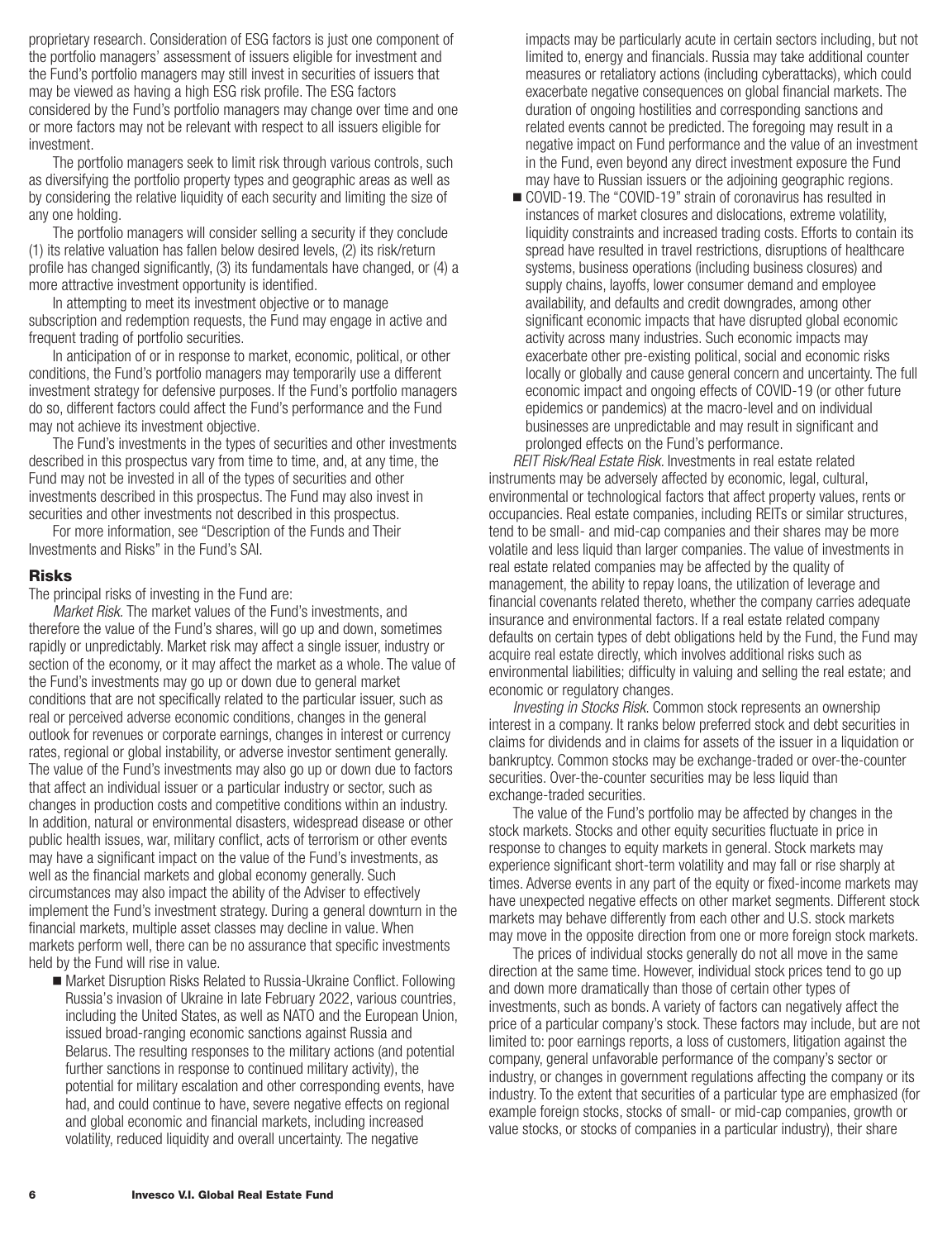values may fluctuate more in response to events affecting the market for those types of securities.

*Foreign Securities Risk.* The value of the Fund's foreign investments may be adversely affected by political and social instability in the home countries of the issuers of the investments, by changes in economic or taxation policies in those countries, or by the difficulty in enforcing obligations in those countries. Foreign investments also involve the risk of the possible seizure, nationalization or expropriation of the issuer or foreign deposits (in which the Fund could lose its entire investments in a certain market) and the possible adoption of foreign governmental restrictions such as exchange controls. Foreign companies generally may be subject to less stringent regulations than U.S. companies, including financial reporting requirements and auditing and accounting controls, and may therefore be more susceptible to fraud or corruption. Also, there may be less publicly available information about companies in certain foreign countries than about U.S. companies making it more difficult for the Adviser to evaluate those companies. The laws of certain countries may put limits on the Fund's ability to recover its assets held at a foreign bank if the foreign bank, depository or issuer of a security, or any of their agents, goes bankrupt. Trading in many foreign securities may be less liquid and more volatile than U.S. securities due to the size of the market or other factors. Changes in political and economic factors in one country or region could adversely affect conditions in another country or region. Investments in foreign securities may also expose the Fund to time-zone arbitrage risk. At times, the Fund may emphasize investments in a particular country or region and may be subject to greater risks from adverse events that occur in that country or region. Unless the Fund has hedged its foreign currency exposure, foreign securities risk also involves the risk of negative foreign currency rate fluctuations, which may cause the value of securities denominated in such foreign currency (or other instruments through which the Fund has exposure to foreign currencies) to decline in value. Currency exchange rates may fluctuate significantly over short periods of time. Currency hedging strategies, if used, are not always successful. For instance, currency forward contracts, if used by the Fund, could reduce performance if there are unanticipated changes in currency exchange rates.

*Emerging Market Securities Risk.* Emerging markets (also referred to as developing markets) are generally subject to greater market volatility, political, social and economic instability, uncertainty regarding the existence of trading markets and more governmental limitations on foreign investment than more developed markets. In addition, companies operating in emerging markets may have greater concentration in a few industries resulting in greater vulnerability to regional and global trade conditions and also may be subject to lower trading volume and greater price fluctuations than companies in more developed markets. Unexpected market closures may also affect investments in emerging markets. Settlement procedures may differ from those of more established securities markets, and settlement delays may result in the inability to invest assets or dispose of portfolio securities in a timely manner. As a result there could be subsequent declines in value of the portfolio security, a decrease in the level of liquidity of the portfolio, or, if there is a contract to sell the security, a possible liability to the purchaser.

Such countries' economies may be more dependent on relatively few industries or investors that may be highly vulnerable to local and global changes. Emerging market countries may also have higher rates of inflation and more rapid and extreme fluctuations in inflation rates and greater sensitivity to interest rate changes. Further, companies in emerging market countries generally may be subject to less stringent regulatory, disclosure, financial reporting, accounting, auditing and recordkeeping standards than companies in more developed countries and, as a result, the nature and quality of such information may vary. Information about such companies may be less available and reliable and, therefore, the ability to conduct adequate due diligence in emerging markets may be limited which can impede the Fund's ability to evaluate such companies. In addition, certain emerging market countries have material limitations on Public Company

Accounting Oversight Board ("PCAOB") inspection, investigation and enforcement capabilities, which hinder the ability to engage in independent oversight or inspection of accounting firms located in or operating in certain emerging markets; therefore, there is no guarantee that the quality of financial reporting or the audits conducted by audit firms of emerging market issuers meet PCAOB standards.

Securities law in many emerging market countries is relatively new and unsettled. Therefore, laws regarding foreign investment in emerging market securities, securities regulation, title to securities, and shareholder rights may change quickly and unpredictably. Emerging market countries also may have less developed legal systems allowing for enforcement of private property rights and/or redress for injuries to private property (including bankruptcy, confiscatory taxation, expropriation, nationalization of a company's assets, restrictions on foreign ownership of local companies, restrictions on withdrawing assets from the country, protectionist measures and practices such as share blocking). Certain governments may require approval for the repatriation of investment income, capital or the proceeds of sales of securities by foreign investors. The ability to bring and enforce actions in emerging market countries, or to obtain information needed to pursue or enforce such actions, may be limited and shareholder claims may be difficult or impossible to pursue. In addition, the taxation systems at the federal, regional and local levels in emerging market countries may be less transparent and inconsistently enforced, and subject to sudden change.

Emerging market countries may have a higher degree of corruption and fraud than developed market countries, as well as counterparties and financial institutions with less financial sophistication, creditworthiness and/or resources. The governments in some emerging market countries have been engaged in programs to sell all or part of their interests in government-owned or controlled enterprises. However, in certain emerging market countries, the ability of foreign entities to participate in privatization programs may be limited by local law. There can be no assurance that privatization programs will be successful.

Other risks of investing in emerging market securities may include additional transaction costs, delays in settlement procedures, unexpected market closures, and lack of timely information.

The Fund's investments in China A-shares are subject to trading restrictions, quota limitations and clearing and settlement risks.

*Preferred Securities Risk.* Preferred securities are subject to issuer-specific and market risks applicable generally to equity securities. Preferred stock has a set dividend rate and ranks ahead of common stocks and behind debt securities in claims for dividends and for assets of the issuer in a liquidation or bankruptcy. Preferred securities also may be subordinated to bonds or other debt instruments in an issuer's capital structure, subjecting them to a greater risk of non-payment than these more senior securities. For this reason, the value of preferred securities will usually react more strongly than bonds and other debt securities to actual or perceived changes in the company's financial condition or prospects. Preferred securities may be less liquid than many other securities, such as common stocks, and generally offer no voting rights with respect to the issuer.

*Convertible Securities Risk.* The market value of a convertible security performs like that of a regular debt security; that is, if market interest rates rise, the value of a convertible security usually falls. In addition, convertible securities are subject to the risk that the issuer will not be able to pay interest or dividends when due, and their market value may change based on changes in the issuer's credit rating or the market's perception of the issuer's creditworthiness. Convertible securities can be converted into or exchanged for a set amount of common stock of an issuer within a particular period of time at a specified price or according to a price formula. Convertible debt securities pay interest and convertible preferred stocks pay dividends until they mature or are converted, exchanged or redeemed. Some convertible debt securities may be considered "equity equivalents" because of the feature that makes them convertible into common stock. Since a convertible security derives a portion of its value from the common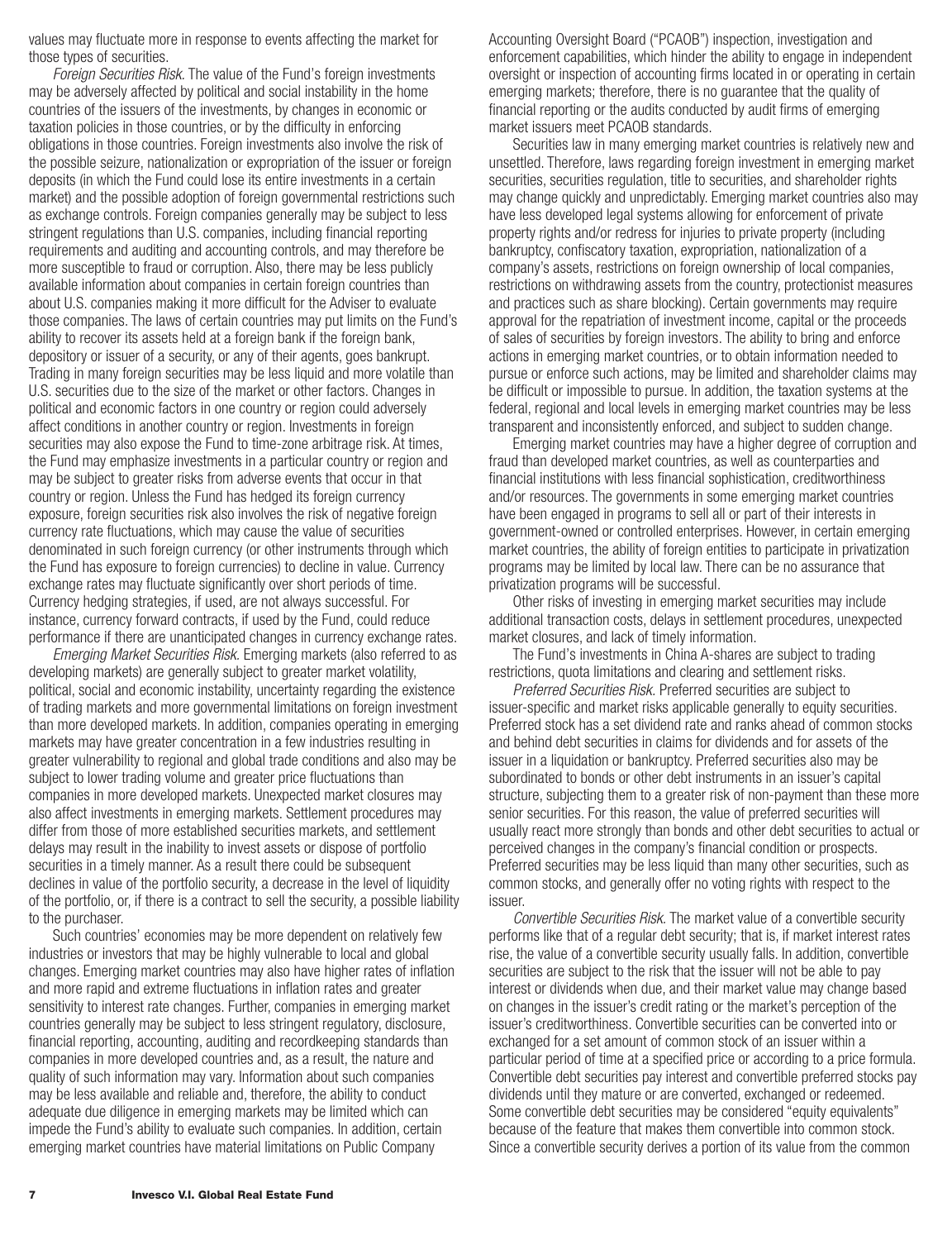stock into which it may be converted, a convertible security is also subject to the same types of market and issuer risks as apply to the underlying common stock. In addition, certain convertible securities are subject to involuntary conversions and may undergo principal write-downs upon the occurrence of certain triggering events. These convertible securities are subject to an increased risk of loss and are generally subordinate in rank to other debt obligations of the issuer. Convertible securities may be rated below investment grade.

*Geographic Focus Risk.* The Fund may from time to time have a substantial amount of its assets invested in securities of issuers located in a single country or a limited number of countries. If the Fund focuses its investments in this manner, adverse economic, political or social conditions in those countries may have a significant negative impact on the Fund's investment performance. This risk is heightened if the Fund focuses its investments in emerging market countries or developed countries prone to periods of instability. The Schedule of Investments included in the Fund's annual and semi-annual reports identifies the countries in which the Fund had invested and the level of investment, as of the date of the reports.

*Small- and Mid-Capitalization Companies Risk*. Investing in securities of small- and mid-capitalization companies involves greater risk than customarily is associated with investing in larger, more established companies. Stocks of small- and mid-capitalization companies tend to be more vulnerable to changing market conditions, may have little or no operating history or track record of success, and may have more limited product lines and markets, less experienced management and fewer financial resources than larger companies. These companies' securities may be more volatile and less liquid than those of more established companies. They may be more sensitive to changes in a company's earnings expectations and may experience more abrupt and erratic price movements. Smaller companies' securities often trade in lower volumes and in many instances, are traded over-the-counter or on a regional securities exchange, where the frequency and volume of trading is substantially less than is typical for securities of larger companies traded on national securities exchanges. Therefore, the securities of smaller companies may be subject to wider price fluctuations and it might be harder for the Fund to dispose of its holdings at an acceptable price when it wants to sell them. In addition, investors might seek to trade Fund shares based on their knowledge or understanding of the value of smaller company securities (this is sometimes referred to as "price arbitrage"), which could interfere with the efficient management of the Fund. Since small and mid-cap companies typically reinvest a high proportion of their earnings in their business, they may not pay dividends for some time, particularly if they are newer companies. It may take a substantial period of time to realize a gain on an investment in a small- or mid-cap company, if any gain is realized at all. The relative sizes of companies may change over time as the securities market changes, and the Fund is not required to sell the securities of companies whose market capitalizations have grown or decreased due to market fluctuations.

*Debt Securities Risk.* The prices of debt securities held by the Fund will be affected by changes in interest rates, the creditworthiness of the issuer and other factors. An increase in prevailing interest rates typically causes the value of existing debt securities to fall and often has a greater impact on longer-duration debt securities and higher quality debt securities. Falling interest rates will cause the Fund to reinvest the proceeds of debt securities that have been repaid by the issuer at lower interest rates. Falling interest rates may also reduce the Fund's distributable income because interest payments on floating rate debt instruments held by the Fund will decline. The Fund could lose money on investments in debt securities if the issuer or borrower fails to meet its obligations to make interest payments and/or to repay principal in a timely manner. If an issuer seeks to restructure the terms of its borrowings or the Fund is required to seek recovery upon a default in the payment of interest or the repayment of principal, the Fund may incur additional expenses. Changes in an issuer's financial strength, the market's perception of such strength or in the credit rating of the issuer or the security may affect the value of debt securities. The Adviser's credit

analysis may fail to anticipate such changes, which could result in buying a debt security at an inopportune time or failing to sell a debt security in advance of a price decline or other credit event.

*High Yield Debt Securities (Junk Bond) Risk.* The Fund's investments in high yield debt securities (commonly referred to as "junk bonds") and other lower-rated securities will subject the Fund to substantial risk of loss. These securities are considered to be speculative with respect to the issuer's ability to pay interest and principal when due and are more susceptible to default or decline in market value due to adverse economic, regulatory, political or company developments than higher rated or investment grade securities. Prices of high yield debt securities tend to be very volatile. These securities are less liquid than investment grade debt securities and may be difficult to sell at a desirable time or price, particularly in times of negative sentiment toward high yield securities.

*Mortgage- and Asset-Backed Securities Risk.* Mortgage- and asset-backed securities, including collateralized debt obligations and collateralized mortgage obligations, differ from conventional debt securities because principal is paid back over the life of the security rather than at maturity. Mortgage- and asset-backed securities are subject to prepayment or call risk, which is the risk that a borrower's payments may be received earlier or later than expected due to changes in prepayment rates on underlying loans. Faster prepayments often happen when interest rates are falling. As a result, the Fund may reinvest these early payments at lower interest rates, thereby reducing the Fund's income. Mortgage- and asset-backed securities also are subject to extension risk. An unexpected rise in interest rates could reduce the rate of prepayments and extend the life of the mortgage- and asset-backed securities, causing the price of the mortgage- and asset-backed securities and the Fund's share price to fall and would make the mortgage- and asset-backed securities more sensitive to interest rate changes. An unexpectedly high rate of defaults on the mortgages held by a mortgage pool will adversely affect the value of mortgage-backed securities and will result in losses to the Fund. Privately-issued mortgage-backed securities and asset-backed securities may be less liquid than other types of securities and the Fund may be unable to sell these securities at the time or price it desires. During periods of market stress or high redemptions, the Fund may be forced to sell these securities at significantly reduced prices, resulting in losses. Liquid privately-issued mortgage-backed securities and asset-backed securities can become illiquid during periods of market stress. Privately-issued mortgage-related securities are not subject to the same underwriting requirements for the underlying mortgages that are applicable to those mortgage-related securities that have government or government-sponsored entity guarantees. As a result, the mortgage loans underlying privately-issued mortgage-related securities may, and frequently do, have less favorable collateral, credit risk, liquidity risk or other underwriting characteristics than government or government-sponsored mortgage-related securities and have wider variances in a number of terms including interest rate, term, size, purpose and borrower characteristics. The Fund may invest in mortgage pools that include subprime mortgages, which are loans made to borrowers with weakened credit histories or with lower capacity to make timely payments on their mortgages. Liquidity risk is even greater for mortgage pools that include subprime mortgages.

*Environmental, Social and Governance (ESG) Considerations Risk*. The ESG considerations assessed as part of the investment process to implement the Fund's investment strategy in pursuit of its investment objective may vary across types of investments and issuers eligible for investment, and not every ESG factor may be identified or evaluated for every investment. The Fund's portfolio will not be solely based on ESG considerations, and therefore the issuers in which the Fund invests may not be considered ESG-focused issuers. The incorporation of ESG factors may affect the Fund's exposure to certain issuers or industries and may not work as intended. The Fund may underperform other funds that do not assess an issuer's ESG factors as part of the investment process or that use a different methodology to identify and/or incorporate ESG factors. As investors can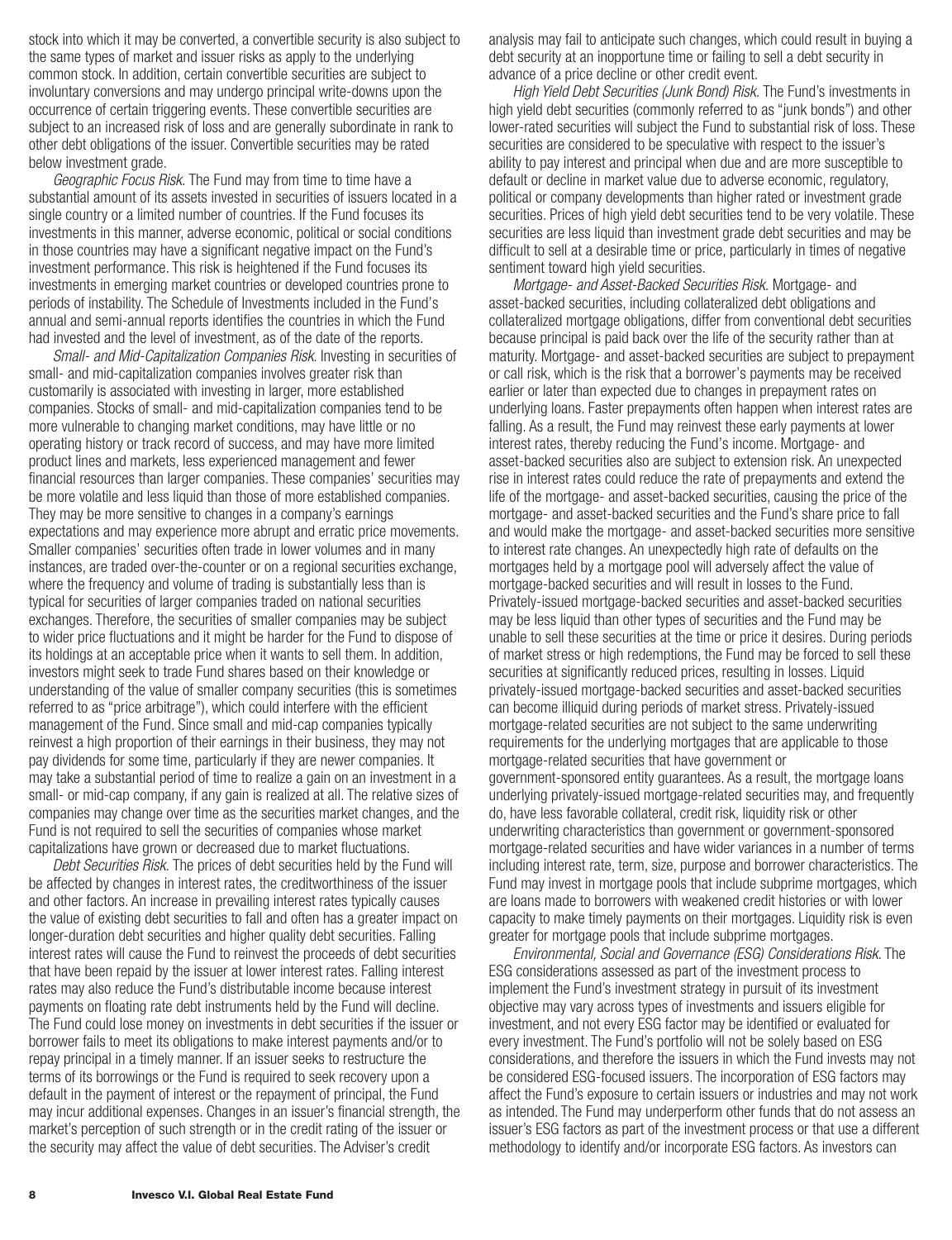differ in their views regarding ESG factors, the Fund may invest in issuers that do not reflect the views with respect to ESG of any particular investor. Information used by the Fund to evaluate such factors may not be readily available, complete or accurate, and may vary across providers and issuers as ESG is not a uniformly defined characteristic, which could negatively impact the Fund's ability to accurately assess a company, which could negatively impact the Fund's performance. There is no guarantee that the evaluation of ESG considerations will be additive to the Fund's performance.

*Derivatives Risk.* A derivative is an instrument whose value depends largely on (and is derived from) the value of an underlying security, currency, commodity, interest rate, index or other asset (each referred to as an underlying asset). In addition to risks relating to the underlying assets, the use of derivatives may include other, possibly greater, risks, which are described below.

- *Counterparty Risk.* Certain derivatives do not trade on an established exchange (referred to as over-the-counter (OTC) derivatives) and are simply financial contracts between the Fund and a counterparty. When the Fund is owed money on an OTC derivative, the Fund is dependent on the counterparty to pay or, in some cases, deliver the underlying asset, unless the Fund can otherwise sell its derivative contract to a third party prior to its expiration. Many counterparties are financial institutions such as banks and broker-dealers and their creditworthiness (and ability to pay or perform) may be negatively impacted by factors affecting financial institutions generally. In addition, in the event that a counterparty becomes bankrupt or insolvent, the Fund's ability to recover the collateral that the Fund has on deposit with the counterparty could be delayed or impaired. For derivatives traded on a centralized exchange, the Fund generally is dependent upon the solvency of the relevant exchange clearing house (which acts as a guarantor for each contractual obligation under such derivatives) for payment on derivative instruments for which the Fund is owed money.
- *Leverage Risk.* Many derivatives do not require a payment up front equal to the economic exposure created by holding a position in the derivative, which creates a form of leverage. As a result, an adverse change in the value of the underlying asset could result in the Fund sustaining a loss that is substantially greater than the amount invested in the derivative or the anticipated value of the underlying asset. In addition, some derivatives have the potential for unlimited loss, regardless of the size of the Fund's initial investment. Leverage may therefore make the Fund's returns more volatile and increase the risk of loss. The Fund segregates or earmarks liquid assets with a value at least equal to the amount that the Fund owes the derivative counterparty each day, if any, or otherwise holds instruments that offset the Fund's daily obligation under the derivatives instrument. This process is sometimes referred to as "cover." The amount of liquid assets needed as cover will fluctuate over time as the value of the derivative instrument rises and falls. If the value of the Fund's derivative positions or the value of the assets used as cover unexpectedly decreases, the Fund may be forced to segregate additional liquid assets as cover or sell assets at a disadvantageous time or price to meet its derivative obligations or to meet redemption requests, which could affect management of the Fund and the Fund's returns. As the Fund transitions into compliance with Rule 18f-4 under the Investment Company Act of 1940 (the "1940 Act"), with which compliance is required by August 19, 2022, the Fund's approach to asset segregation and coverage requirements may be impacted. On or after August 19, 2022, the Fund will no longer engage in "coverage" techniques with respect to derivatives transactions and will instead comply with the applicable requirements of Rule 18f-4. In certain market conditions, losses on derivative instruments can grow larger while the value of the Fund's other assets fall, resulting in the Fund's derivative positions becoming a larger percentage of the Fund's investments.
- *Liquidity Risk.* There is a smaller pool of buyers and sellers for certain derivatives, particularly OTC derivatives, than more traditional investments such as stocks. These buyers and sellers are often financial institutions that may be unable or unwilling to buy or sell derivatives during times of financial or market stress. Derivative instruments may therefore be less liquid than more traditional investments and the Fund may be unable to sell or exit its derivative positions at a desirable time or price. This risk may be more acute under adverse market conditions, during which the Fund may be most in need of liquidating its derivative positions. To the extent that the Fund is unable to exit a derivative position because of market illiquidity, the Fund may not be able to prevent further losses of value in its derivatives holdings and the liquidity of the Fund and its ability to meet redemption requests may be impaired to the extent that a substantial portion of the Fund's otherwise liquid assets must be used as margin or cover. For information on the impact of Rule 18f-4 on coverage requirements, see the discussion in "Leverage Risk" above. Another consequence of illiquidity is that the Fund may be required to hold a derivative instrument to maturity and take or make delivery of the underlying asset that the Adviser would otherwise avoid.
- Other Risks. Compared to other types of investments, derivatives may be harder to value and may also be less tax efficient. In addition, changes in government regulation of derivative instruments could affect the character, timing and amount of the Fund's taxable income or gains, and may limit or prevent the Fund from using certain types of derivative instruments as a part of its investment strategy, which could make the investment strategy more costly to implement or require the Fund to change its investment strategy. Derivatives strategies may not always be successful. For example, to the extent that the Fund uses derivatives for hedging or to gain or limit exposure to a particular market or market segment, there may be imperfect correlation between the value of the derivative instrument and the value of the instrument being hedged or the relevant market or market segment, in which case the Fund may not realize the intended benefits. There is also the risk that during adverse market conditions, an instrument which would usually operate as a hedge provides no hedging benefits at all. The Fund's use of derivatives may be limited by the requirements for taxation of the Fund as a regulated investment company.

*Short Position Risk.* The Fund will incur a loss on a short position if the price of the asset sold short increases from the short sale price. Because the Fund's potential loss on a short position arises from increases in the value of the asset sold short, the extent of such loss, like the price of the asset sold short, is theoretically unlimited. Short sales are speculative transactions and involve greater reliance on the Adviser's ability to accurately anticipate the future value of an asset or markets in general. Any gain on a short position is decreased, and any loss is increased, by the amount of any payment, dividend, interest or other transaction costs that the Fund may be required to pay with respect to the asset sold short. The counterparty to a short position or market factors, such as a sharp increase in prices, may prevent the Fund from closing out a short position at a desirable time or price and may reduce or eliminate any gain or result in a loss. In a rising market, the Fund's short positions will cause the Fund to underperform the overall market and its peers that do not engage in shorting. If the Fund holds both long and short positions, both positions may decline simultaneously, in which case the short positions will not provide any buffer (hedge) from declines in value of the Fund's long positions. Certain types of short positions involve leverage, which may exaggerate any losses, potentially more than the actual cost of the investment, and will increase the volatility of the Fund's returns.

*Active Trading Risk.* Active trading of portfolio securities may result in high brokerage costs, which may lower the Fund's actual return. Active trading also may increase the proportion of the Fund's gains that are short term.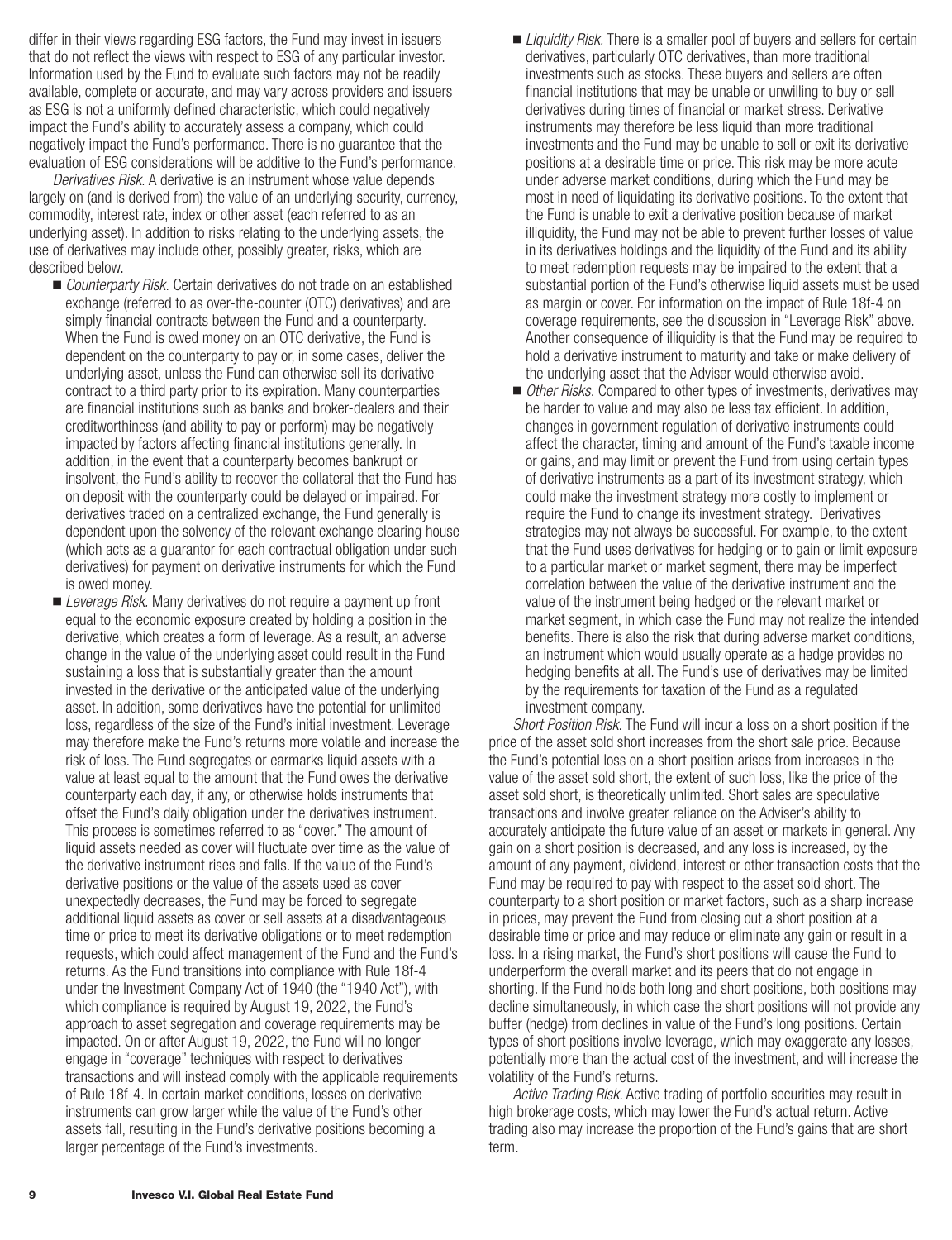<span id="page-11-0"></span>*Management Risk.* The Fund is actively managed and depends heavily on the Adviser's judgment about markets, interest rates or the attractiveness, relative values, liquidity, or potential appreciation of particular investments made for the Fund's portfolio. The Fund could experience losses if these judgments prove to be incorrect. There can be no guarantee that the Adviser's investment techniques or investment decisions will produce the desired results. Additionally, legislative, regulatory, or tax developments may affect the investments or investment strategies available to the Adviser in connection with managing the Fund, which may also adversely affect the ability of the Fund to achieve its investment objective.

### **Portfolio Holdings**

A description of Fund policies and procedures with respect to the disclosure of Fund portfolio holdings is available in the SAI, which is available at www.invesco.com/us.

# **Fund Management**

### **The Adviser(s)**

Invesco serves as the Fund's investment adviser. The Adviser manages the investment operations of the Fund as well as other investment portfolios that encompass a broad range of investment objectives, and has agreed to perform or arrange for the performance of the Fund's day-to-day management. The Adviser is located at 1555 Peachtree Street, N.E., Atlanta, Georgia 30309. The Adviser, as successor in interest to multiple investment advisers, has been an investment adviser since 1976.

*Sub-Advisers.* Invesco Asset Management Limited (Invesco Asset Management) serves as the Fund's investment sub-adviser. Invesco Asset Management, an affiliate of the Adviser, is located at Perpetual Park, Perpetual Park Drive, Henley-on-Thames, Oxfordshire, RG9 1HH, United Kingdom. Invesco Asset Management has been managing assets on behalf of consumers, institutional clients and institutional professionals through a broad product range, including investment companies with variable capital, investment trusts, individual savings accounts, pension funds, offshore funds and other specialist mandates since 1969, the year Invesco Asset Management was incorporated. Invesco Asset Management provides portfolio management services to the Fund.

In addition, Invesco has entered into one or more Sub-Advisory Agreements with certain affiliates to serve as sub-advisers to the Fund (the Sub-Advisers). Invesco may appoint the Sub-Advisers from time to time to provide discretionary investment management services, investment advice, and/or order execution services to the Fund. The Sub-Advisers and the Sub-Advisory Agreements are described in the SAI.

### **Exclusion of Adviser from Commodity Pool Operator Definition**

With respect to the Fund, the Adviser has claimed an exclusion from the definition of "commodity pool operator" (CPO) under the Commodity Exchange Act (CEA) and the rules of the Commodity Futures Trading Commission (CFTC) and, therefore, is not subject to CFTC registration or regulation as a CPO. In addition, the Adviser is relying upon a related exclusion from the definition of "commodity trading advisor" (CTA) under the CEA and the rules of the CFTC with respect to the Fund.

The terms of the CPO exclusion require the Fund, among other things, to adhere to certain limits on its investments in "commodity interests." Commodity interests include commodity futures, commodity options and swaps, which in turn include non-deliverable forwards. The Fund is permitted to invest in these instruments as further described in the Fund's SAI. However, the Fund is not intended as a vehicle for trading in the commodity futures, commodity options or swaps markets. The CFTC has neither reviewed nor approved the Adviser's reliance on these exclusions, or the Fund, its investment strategies or this prospectus.

### **Adviser Compensation**

During the fiscal year ended December 31, 2021, the Adviser received compensation of 0.75% of the Fund's average daily net assets, after fee waiver and/or expense reimbursement, if any.

Invesco, not the Fund, pays sub-advisory fees, if any.

A discussion regarding the basis for the Board's approval of the investment advisory agreement and investment sub-advisory agreements of the Fund is available in the Fund's most recent annual or semi-annual report to shareholders.

### **Portfolio Managers**

Investment management decisions for the Fund are made by the investment management teams at Invesco and Invesco Asset Management.

The following individuals are jointly and primarily responsible for the day-to-day management of the Fund's portfolio:

- Mark Blackburn, CFA, Portfolio Manager, who has been responsible for the Fund since 2003 and has been associated with Invesco and/or its affiliates since 1998.
- James Cowen, Portfolio Manager, who has been responsible for the Fund since 2008. Mr. Cowen previously managed the Fund from January 2006 to January 2007, and has been a member of Invesco's Real Estate Team since 2001. Mr. Cowen has been associated with Invesco Asset Management and/or its affiliates since 2001.
- Grant Jackson, CFA, Portfolio Manager, who has been responsible for the Fund since 2018 and has been associated with Invesco and/or its affiliates since 2005.
- Chip McKinley, Portfolio Manager, who has been responsible for the Fund since 2022 and has been associated with Invesco and/or its affiliates since 2022. From 2019 to 2022, he was associated with Saepio Capital Management where he was the Founder and served as Portfolio Manager. From 2007 to 2019, he was associated with Cohen and Steers Capital Management where he served as Senior Vice President and Portfolio Manager.
- Darin Turner, Portfolio Manager, who has been responsible for the Fund since 2010 and has been associated with Invesco and/or its affiliates since 2005.
- Ping-Ying Wang, CFA, Portfolio Manager, who has been responsible for the Fund since 2006 and has been associated with Invesco and/or its affiliates since 1998.

More information on the portfolio managers may be found at www.invesco.com/us. The website is not part of this prospectus.

The Fund's SAI provides additional information about the portfolio managers' investments in the Fund, a description of the compensation structure and information regarding other accounts managed.

## **Other Information**

### **Purchase and Redemption of Shares**

The Fund ordinarily effects orders to purchase and redeem shares at the Fund's next computed net asset value (NAV) after it receives an order. Insurance companies participating in the Fund serve as the Fund's designee for receiving orders of separate accounts that invest in the Fund. The Fund may postpone the right of redemption only under unusual circumstances, as allowed by the SEC, such as when the New York Stock Exchange (NYSE) restricts or suspends trading.

Although the Fund generally intends to pay redemption proceeds solely in cash, the Fund reserves the right to determine, in its sole discretion, whether to satisfy redemption requests by making payment in securities or other property (known as a redemption in kind). Redemptions in kind may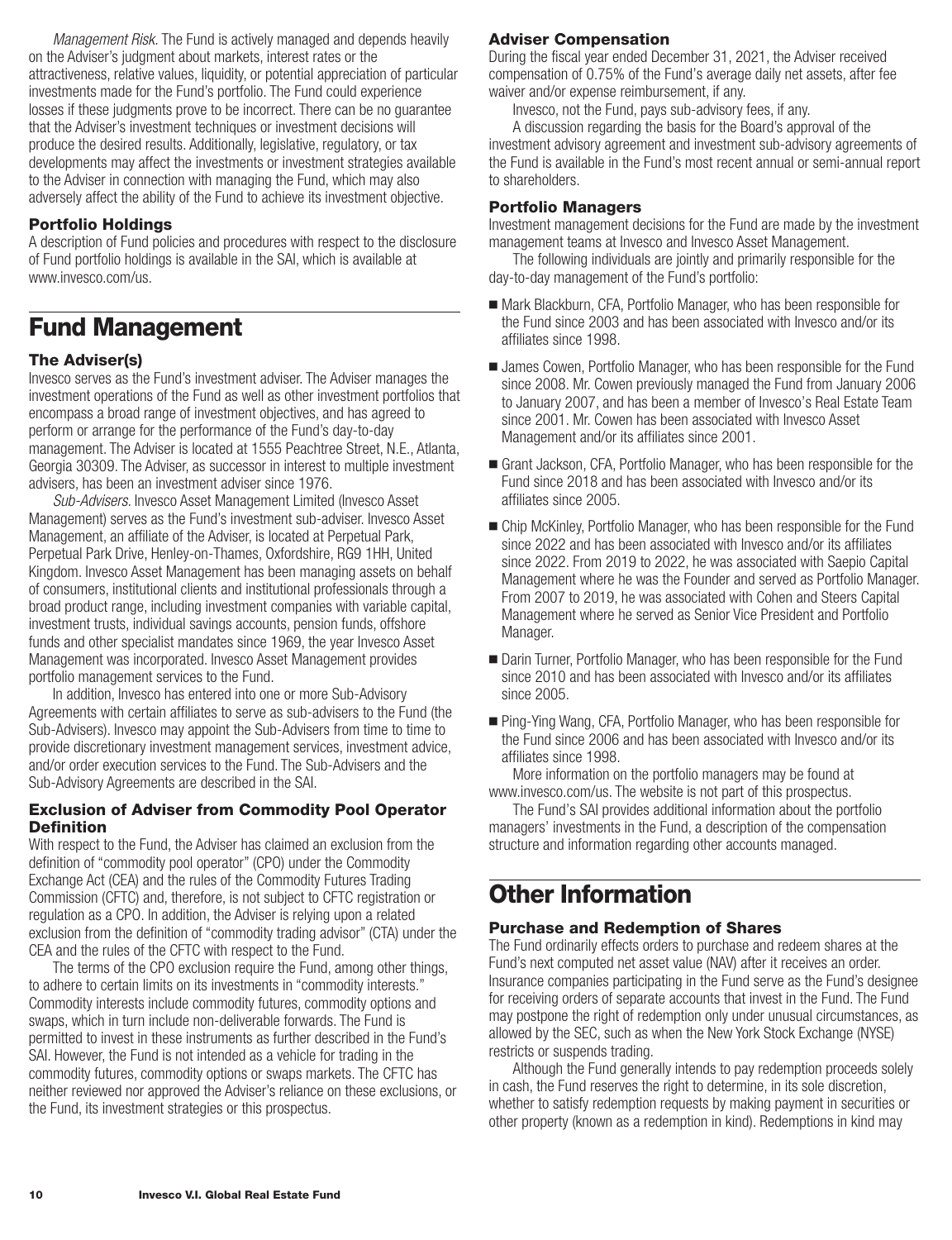<span id="page-12-0"></span>result in transaction costs and/or market fluctuations associated with liquidating or holding the securities, respectively.

Shares of the Fund are offered in connection with mixed and shared funding, i.e., to separate accounts of affiliated and unaffiliated insurance companies funding variable products. The Fund currently offers shares only to insurance company separate accounts and funds of funds. In the future, the Fund may offer them to pension and retirement plans that qualify for special federal income tax treatment. Due to differences in tax treatment and other considerations, the interests of Fund shareholders, including variable product owners and plan participants investing in the Fund (whether directly or indirectly through fund of funds), may conflict.

Mixed and shared funding may present certain conflicts of interest. For example, violation of the federal tax laws by one insurance company separate account investing directly or indirectly in a fund could cause variable products funded through another insurance company separate account to lose their tax-deferred status, unless remedial actions were taken. The Board will monitor for the existence of any material conflicts and determine what action, if any, should be taken. The Fund's NAV could decrease if it had to sell investment securities to pay redemption proceeds to a separate account (or plan) withdrawing because of a conflict.

### **Redemptions by Large Shareholders**

At times, the Fund may experience adverse effects when certain large shareholders redeem large amounts of shares of the Fund. Large redemptions may cause the Fund to sell portfolio securities at times when it would not otherwise do so. In addition, these transactions may also accelerate the realization of taxable income to shareholders (if applicable) if such sales of investments resulted in gains and may also increase transaction costs and/or increase in the Fund's expense ratio. When experiencing a redemption by a large shareholder, the Fund may delay payment of the redemption request up to seven days to provide the investment manager with time to determine if the Fund can redeem the request-in-kind or to consider other alternatives to lessen the harm to remaining shareholders. Under certain circumstances, however, the Fund may be unable to delay a redemption request, which could result in the automatic processing of a large redemption that is detrimental to the Fund and its remaining shareholders.

### **Excessive Short-Term Trading Activity Disclosure**

The Fund's investment programs are designed to serve long-term investors and are not designed to accommodate excessive short-term trading activity in violation of the Fund's policies and procedures described below. Excessive short-term trading activity in the Fund's shares (i.e., purchases of Fund shares followed shortly thereafter by redemptions of such shares, or vice versa) may hurt the long-term performance of the Fund by requiring it to maintain an excessive amount of cash or to liquidate portfolio holdings at a disadvantageous time, thus interfering with the efficient management of the Fund by causing it to incur increased brokerage and administrative costs. Where excessive short-term trading activity seeks to take advantage of arbitrage opportunities from stale prices for portfolio securities, the value of Fund shares held by long-term investors may be diluted. The Board has adopted policies and procedures designed to discourage excessive short-term trading of Fund shares. The Fund may alter its policies and procedures at any time without giving prior notice to Fund shareholders if Invesco believes the change would be in the best interests of long-term investors.

Pursuant to the Fund's policies and procedures, Invesco and certain of its corporate affiliates (Invesco and such affiliates, collectively, the Invesco Affiliates) currently use the following tools designed to discourage excessive short-term trading in the Fund:

(1) trade activity monitoring; and

(2) the use of fair value pricing consistent with procedures approved by the Board.

Each of these tools is described in more detail below.

In addition, restrictions designed to discourage or curtail excessive short-term trading activity may be imposed by the insurance companies and/or their separate accounts that invest in the Fund on behalf of variable product owners. Variable product owners should refer to the applicable contract and related prospectus for more details.

### **Trade Activity Monitoring**

To detect excessive short-term trading activities, the Invesco Affiliates will monitor, on a daily basis, selected aggregate purchase or redemption trade orders placed by insurance companies and/or their separate accounts. The Invesco Affiliates will seek to work with insurance companies to discourage variable product owners from engaging in abusive trading practices. However, the ability of the Invesco Affiliates to monitor trades that are placed by variable product owners is severely if not completely limited due to the fact that the insurance companies trade with the Fund through omnibus accounts, and maintain the exclusive relationship with, and are responsible for maintaining the account records of, their variable product owners. There may also be legal and technological limitations on the ability of insurance companies to impose restrictions on the trading practices of their variable product owners. As a result, there can be no guarantee that the Invesco Affiliates will be able to detect or deter market timing by variable product owners.

If, as a result of this monitoring, the Invesco Affiliates believe that a variable product owner has engaged in excessive short-term trading (regardless of whether or not the insurance company's own trading restrictions are exceeded), the Invesco Affiliates will seek to act in a manner that they believe is consistent with the best interests of long-term investors, which may include taking steps such as (1) asking the insurance company to take action to stop such activities, or (2) refusing to process future purchases related to such activities in the insurance company's account with the Fund. The Invesco Affiliates will use reasonable efforts to apply the Fund's policies uniformly given the potential limitations described above.

### **Fair Value Pricing**

Securities owned by the Fund are to be valued at current market value if market quotations are readily available. All other securities and assets of the Fund for which market quotations are not readily available are to be valued at fair value determined in good faith using procedures approved by the Board. An effect of fair value pricing may be to reduce the ability of frequent traders to take advantage of arbitrage opportunities resulting from potentially "stale" prices of portfolio holdings. However, it cannot eliminate the possibility of frequent trading.

See "Pricing of Shares—Determination of Net Asset Value (NAV)" for more information.

### **Risks**

There is the risk that the Fund's policies and procedures will prove ineffective in whole or in part to detect or prevent excessive short-term trading. Although these policies and procedures, including the tools described above, are designed to discourage excessive short-term trading, they do not eliminate the possibility that excessive short-term trading activity in the Fund will occur. Moreover, each of these tools involves judgments that are inherently subjective. The Invesco Affiliates seek to make these judgments to the best of their abilities in a manner that they believe is consistent with the best interests of long-term investors. However, there can be no assurance that the Invesco Affiliates will be able to gain access to any or all of the information necessary to detect or prevent excessive short-term trading by a variable product owner. While the Invesco Affiliates and the Fund may seek to take actions with the assistance of the insurance companies that invest in the Fund, there is the risk that neither the Invesco Affiliates nor the Fund will be successful in their efforts to minimize or eliminate such activity.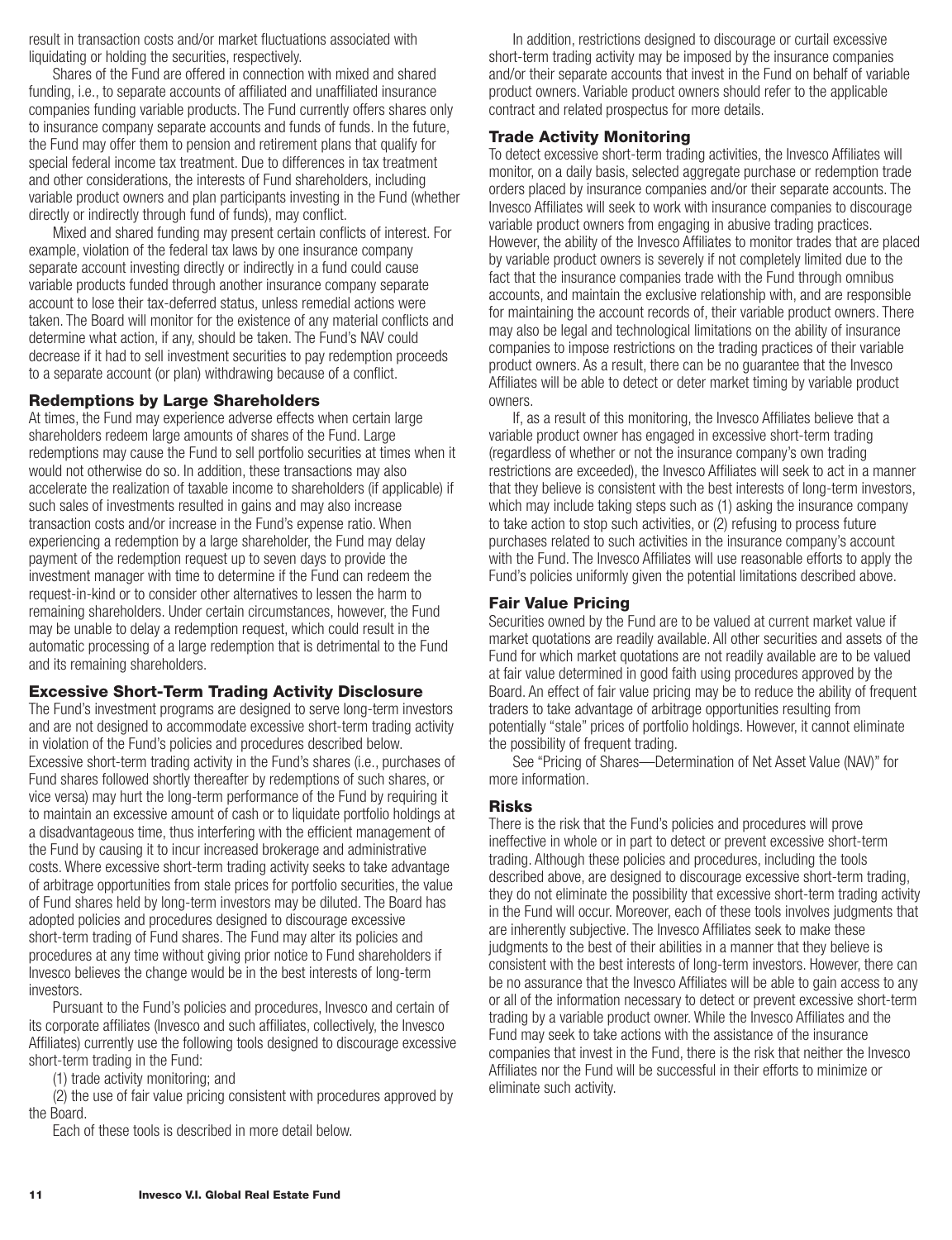### <span id="page-13-0"></span>**Pricing of Shares**

#### **Determination of Net Asset Value (NAV)**

The price of the Fund's shares is the Fund's NAV per share. The Fund values portfolio securities for which market quotations are readily available at market value. Securities and other assets quoted in foreign currencies are valued in U.S. dollars based on the prevailing exchange rates on that day. The Fund values securities and assets for which market quotations are unavailable at their "fair value," which is described below.

Even when market quotations are available, they may be stale or they may be unreliable because the security is not traded frequently, trading on the security ceased before the close of the trading market or issuer specific events occurred after the security ceased trading or because of the passage of time between the close of the market on which the security trades and the close of the NYSE and when the Fund calculates its NAV. Issuer specific events may cause the last market quotation to be unreliable. Such events may include a merger or insolvency, events that affect a geographical area or an industry segment, such as political events or natural disasters, or market events, such as a significant movement in the U.S. market. Where the Adviser determines that the closing price of the security is stale or unreliable, the Adviser will value the security at its fair value.

Fair value is that amount that the owner might reasonably expect to receive for the security upon its current sale. A fair value price is an estimated price that requires consideration of all appropriate factors, including indications of fair value available from pricing services. Fair value pricing involves judgment and a fund that uses fair value methodologies may value securities higher or lower than another fund using market quotations or its own fair value methodologies to price the same securities. Investors who purchase or redeem Fund shares on days when the Fund is holding fair-valued securities may receive a greater or lesser number of shares, or higher or lower redemption proceeds, than they would have received if the Fund had not fair-valued the security or had used a different methodology.

The Board has delegated the daily determination of fair value prices to the Adviser's valuation committee, which acts in accordance with Board approved policies. Fair value pricing methods and pricing services can change from time to time as approved by the Board.

The intended effect of applying fair value pricing is to compute a NAV that accurately reflects the value of the Fund's portfolio at the time that the NAV is calculated. An additional intended effect is to discourage those seeking to take advantage of arbitrage opportunities resulting from "stale" prices and to mitigate the dilutive impact of any such arbitrage. However, the application of fair value pricing cannot eliminate the possibility that arbitrage opportunities will exist.

Specific types of securities are valued as follows:

*Senior Secured Floating Rate Loans and Senior Secured Floating Rate Debt Securities.* Senior secured floating rate loans and senior secured floating rate debt securities are fair valued using evaluated quotes provided by an independent pricing service. Evaluated quotes provided by the pricing service may reflect appropriate factors such as market quotes, ratings, tranche type, industry, company performance, spread, individual trading characteristics, institution-size trading in similar groups of securities and other market data.

*Domestic Exchange Traded Equity Securities.* Market quotations are generally available and reliable for domestic exchange traded equity securities. If market quotations are not available or are unreliable, the Adviser will value the security at fair value in good faith using procedures approved by the Board.

*Foreign Securities.* If market quotations are available and reliable for foreign exchange traded equity securities, the securities will be valued at the market quotations. Because trading hours for certain foreign securities end before the close of the NYSE, closing market quotations may become unreliable. If between the time trading ends on a particular security and the close of the customary trading session on the NYSE events occur that are

significant and may make the closing price unreliable, the Fund may fair value the security. If an issuer specific event has occurred that the Adviser determines, in its judgment, is likely to have affected the closing price of a foreign security, it will price the security at fair value. The Adviser also relies on a screening process from a pricing vendor to indicate the degree of certainty, based on historical data, that the closing price in the principal market where a foreign security trades is not the current market value as of the close of the NYSE. For foreign securities where the Adviser believes, at the approved degree of certainty, that the price is not reflective of current market value, the Adviser will use the indication of fair value from the pricing service to determine the fair value of the security. The pricing vendor, pricing methodology or degree of certainty may change from time to time. Fund securities primarily traded on foreign markets may trade on days that are not business days of the Fund. Because the NAV of Fund shares is determined only on business days of the Fund, the value of foreign securities included in the Fund's portfolio may change on days when the separate account to which you have allocated variable product values will not be able to purchase or redeem shares of the Fund.

*Fixed Income Securities.* Fixed income securities, such as government, corporate, asset-backed and municipal bonds and convertible securities, including high yield or junk bonds, and loans, normally are valued on the basis of prices provided by independent pricing services. Prices provided by the pricing services may be determined without exclusive reliance on quoted prices, and may reflect appropriate factors such as institution-size trading in similar groups of securities, developments related to special securities, dividend rate, maturity and other market data. Pricing services generally value fixed income securities assuming orderly transactions of institutional round lot size, but a Fund may hold or transact in the same securities in smaller, odd lot sizes. Odd lots often trade at lower prices than institutional round lots. Prices received from pricing services are fair value prices. In addition, if the price provided by the pricing service and independent quoted prices are unreliable, the Adviser's valuation committee will fair value the security using procedures approved by the Board.

*Short-term Securities.* The Fund's short-term investments are valued at amortized cost when the security has 60 days or less to maturity.

*Futures and Options.* Futures contracts are valued at the final settlement price set by the exchange on which they are principally traded. Options are valued on the basis of market quotations, if available.

*Swap Agreements.* Swap agreements are fair valued using an evaluated quote provided by an independent pricing service. Evaluated quotes provided by the pricing service are based on a model that may include end of day net present values, spreads, ratings, industry and company performance.

*Open-end Funds.* If the Fund invests in other open-end funds, other than open-end funds that are exchange traded, the investing Fund will calculate its NAV using the NAV of the underlying fund in which it invests. The Fund discloses portfolio holdings at different times to insurance companies issuing variable products that invest in the Fund, and in annual and semi-annual shareholder reports. Refer to such reports to determine the types of securities in which the Fund has invested. You may also refer to the SAI to determine what types of securities in which the Fund may invest. You may obtain copies of these reports or of the SAI from the insurance company that issued your variable product, or from the Adviser as described on the back cover of this prospectus.

The Fund generally determines the net asset value of its shares on each day the NYSE is open for trading (a business day) as of approximately 4:00 p.m. Eastern Time (the customary close of regular trading) or earlier in the case of a scheduled early close. In the event of an unscheduled early close of the NYSE, the Fund generally still will determine the net asset value of its shares as of 4:00 p.m. Eastern Time on that business day. Portfolio securities traded on the NYSE would be valued at their closing prices unless the investment adviser determines that a "fair value" adjustment is appropriate due to subsequent events occurring after an early close consistent with procedures approved by the Board.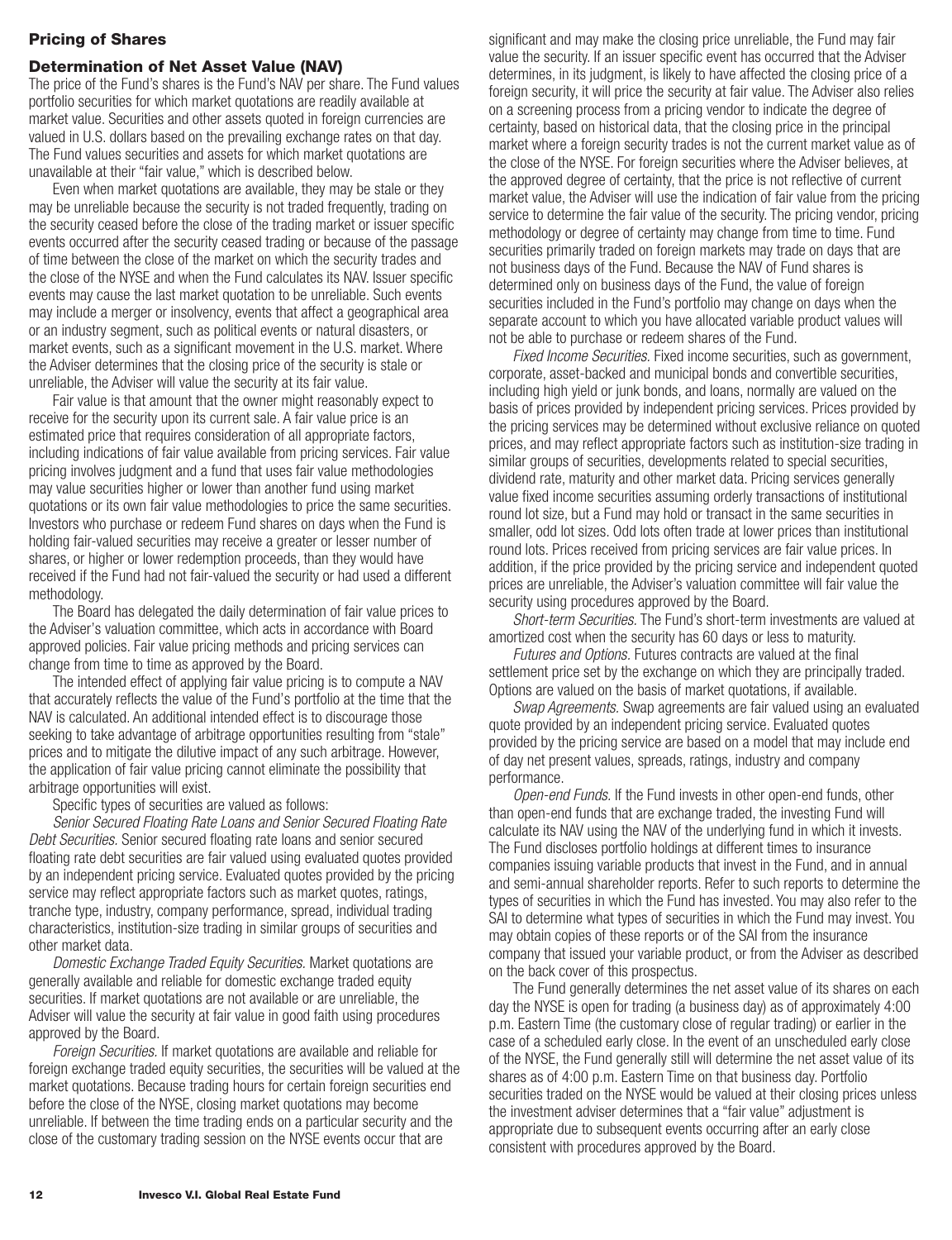### <span id="page-14-0"></span>**Taxes**

The Fund intends to qualify each year as a regulated investment company and, as such, is not subject to entity-level tax on the income and gain it distributes to shareholders. Insurance company separate accounts may invest in the Fund and, in turn, may offer variable products to investors through insurance contracts. Because the insurance company separate accounts generally are the shareholders in the Fund, all of the tax characteristics of the Fund's investments flow into the separate accounts and not to each variable product owner. The tax consequences from each variable product owner's investment in a variable product contract will depend upon the provisions of these contracts, and variable product owners should consult their contract prospectus for more information on these tax consequences.

### **Dividends and Distributions**

The Fund expects, based on its investment objective and strategies, that its distributions, if any, will consist of ordinary income, capital gains, or some combination of both.

### **Dividends**

The Fund generally declares and pays dividends from net investment income, if any, annually.

### **Capital Gains Distributions**

The Fund generally distributes long-term and short-term capital gains (net of any available capital loss carryovers), if any, at least annually. Capital gains distributions may vary considerably from year to year as a result of the Fund's normal investment activities and cash flows.

### **Share Classes**

The Fund has two classes of shares, Series I shares and Series II shares. Each class is identical except that Series II shares have a distribution or "Rule 12b-1 Plan" that is described below.

### **Distribution Plan**

The Fund has adopted a distribution or "Rule 12b-1 Plan" for its Series II shares. The plan allows the Fund to pay distribution fees to life insurance companies and others to promote the sale and distribution of Series II shares. The plan provides for a maximum fee equal to an annual rate of 0.25% (expressed as a percentage of average daily net assets of the Fund). Because the Fund pays these fees out of its assets on an ongoing basis, over time these fees will increase the cost of your investment and may cost you more than paying other types of charges.

### **Payments to Insurance Companies**

The insurance company that issued your variable product, or one of its affiliates, may receive all the Rule 12b-1 distribution fees discussed above. In addition to those payments, Invesco Distributors, Inc., the distributor of the Fund and an Invesco Affiliate, and other Invesco Affiliates may make cash payments to the insurance company that issued your variable product or the insurance company's affiliates in connection with promotion of the Fund and certain other marketing support services. Invesco Affiliates make these payments from their own resources. Invesco Affiliates make these payments as incentives to certain insurance companies or their affiliates to promote the sale and retention of shares of the Fund. The benefits Invesco Affiliates receive when they make these payments may include, among other things, adding the Fund to the list of underlying investment options in the insurance company's variable products, and access (in some cases on a preferential basis over other competitors) to individual members of an insurance company's sales force or to an insurance company's management. These payments are sometimes referred to as "shelf space" payments because the payments compensate the insurance company for including the Fund in its variable products (on its "sales shelf"). Invesco Affiliates may also make payments to insurance company affiliates for support, training and ongoing education for sales personnel about the Fund, financial planning needs of Fund shareholders or contract owners that allocate contract value directly or indirectly to the Fund, marketing and

advertising of the Fund, and access to periodic conferences held by insurance company affiliates relating directly or indirectly to the Fund. Invesco Affiliates compensate insurance companies or their affiliates differently depending typically on the level and/or type of services provided by the insurance companies or their affiliates. The payments Invesco Affiliates make may be calculated on sales of shares of the Fund (Sales-Based Payments), in which case the total amount of such payments shall not exceed 0.25% of the offering price of all shares sold through variable products during the particular period. Such payments also may be calculated on the average daily net assets of the Fund attributable to that particular insurance company or its affiliates (Asset-Based Payments), in which case the total amount of such cash payments shall not exceed 0.25% per annum of those assets during a defined period. Sales-Based Payments primarily create incentives to make sales of shares of the Fund and Asset-Based Payments primarily create incentives to retain assets of the Fund in insurance company separate accounts or funds of funds.

Invesco Affiliates are motivated to make the payments described above in order to promote the sale of Fund shares and the retention of those investments by clients of insurance companies. To the extent insurance companies sell more shares of the Fund or retain shares of the Fund in their variable product owners' accounts, Invesco Affiliates may directly or indirectly benefit from the incremental management and other fees paid to Invesco Affiliates by the Fund with respect to those assets.

In addition to the payments listed above, Invesco may also make payments to insurance companies for certain administrative services provided to the Fund. These services may include, but are not limited to, maintenance of master accounts with the Fund; tracking, recording and transmitting net purchase and redemption orders for Fund shares; distributing redemption proceeds and transmitting net purchase payments; reconciling purchase and redemption activity and dividend and distribution payments between a master account and the Fund; maintaining and preserving records related to the purchase, redemption and other account activity of variable product owners; distributing copies of Fund documents, such as prospectuses, proxy materials and periodic reports, to variable product owners; assisting with proxy solicitations on behalf of the Fund, including soliciting and compiling voting instructions from variable contract owners; and responding to inquiries from variable contract owners about the Fund. The Fund has agreed to reimburse Invesco for its payments made to Insurance Companies to provide these services, up to an annual limit of 0.15% of the average daily net assets invested in the Fund by each insurance company. Any amounts paid by Invesco to an insurance company in excess of 0.15% of the average daily net assets invested in the Fund are paid by Invesco out of its own financial resources, and not out of the Fund's assets. Insurance companies may earn profits on these payments for these services, since the amount of the payments may exceed the cost of providing the service.

You can find further details in the SAI about these payments and the services provided by insurance companies or their affiliates. In certain cases these payments could be significant to the insurance company or its affiliates. Your insurance company may charge you additional fees or commissions on your variable product other than those disclosed in this prospectus. You can ask your insurance company about any payments it or its affiliates receive from Invesco Affiliates, or the Fund, as well as about fees and/or commissions it charges. The prospectus for your variable product may also contain additional information about these payments.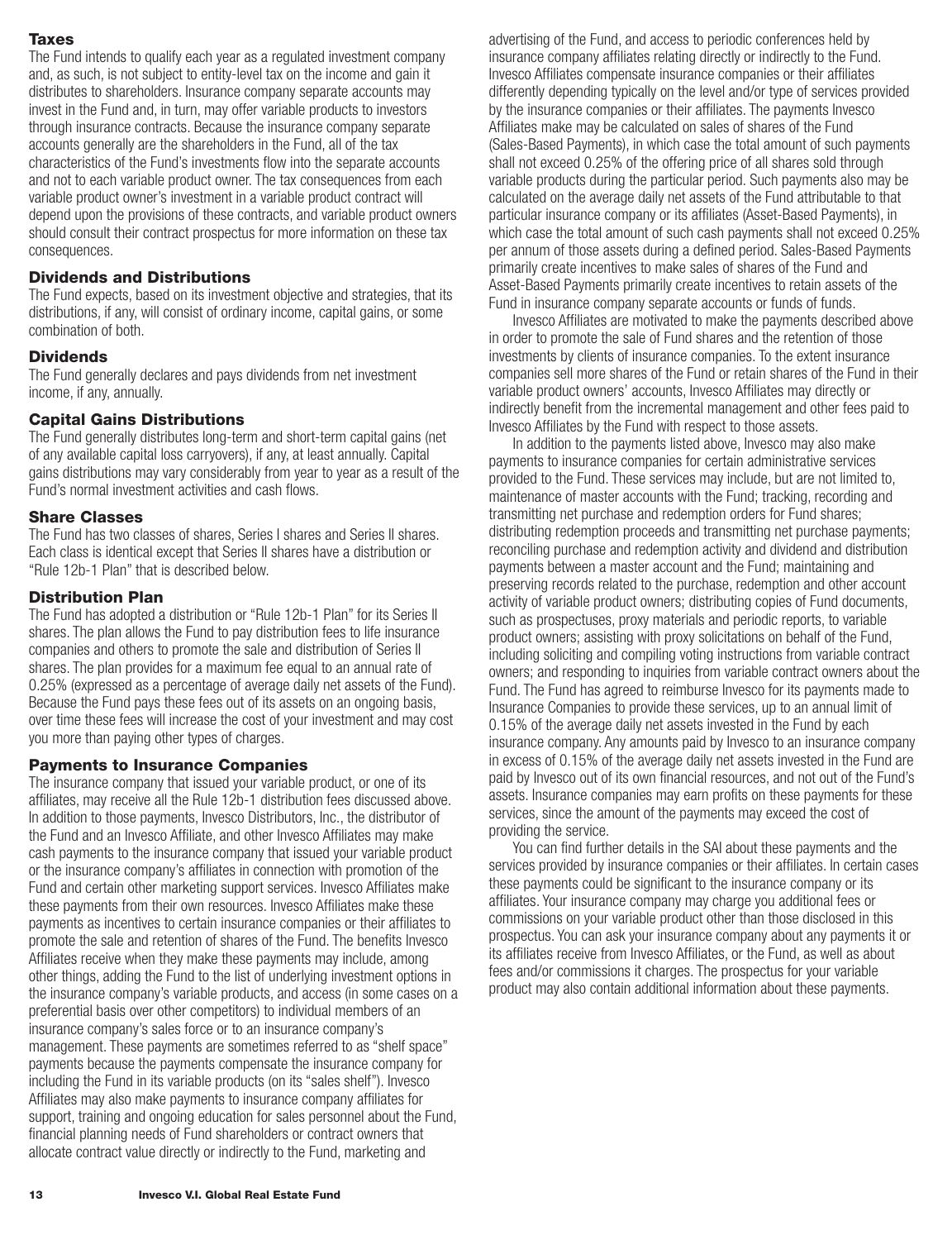# <span id="page-15-0"></span>**Financial Highlights**

The financial highlights show the Fund's financial history for the past five fiscal years or, if shorter, the period of operations of the Fund or any of its share classes. The financial highlights table is intended to help you understand the Fund's financial performance. Certain information reflects financial results for a single Fund share.

The total returns in the table represent the rate that an investor would have earned (or lost) on an investment in the Fund (assuming reinvestment of all dividends and distributions).

This information has been audited by PricewaterhouseCoopers LLP, an independent registered public accounting firm, whose report, along with the Fund's financial statements, is included in the Fund's annual report, which is available upon request.

|                     | <b>Net asset</b><br>value,<br>of period | Net<br>income <sup>(a)</sup> | Net gains<br>(losses)<br>on securities<br>(both<br>beginning investment realized and investment investment<br>unrealized) operations | <b>Total from</b> | from net<br>income | <b>Dividends Distributions</b><br>from net<br>realized<br>gains | Total<br>distributions of period return (b) | Net asset<br>value, end | <b>Total</b> | Net assets,<br>end of period<br>(000's omitted) | <b>Ratio of</b><br>expenses<br>to average<br>net assets<br>with fee waivers<br>and/or<br>expenses<br>absorbed | <b>Ratio of</b><br>expenses<br>to average net<br>assets without Ratio of net<br>fee waivers<br>and/or<br>expenses<br>absorbed | investment<br>income<br>to average<br>net assets turnover (c) | <b>Portfolio</b> |
|---------------------|-----------------------------------------|------------------------------|--------------------------------------------------------------------------------------------------------------------------------------|-------------------|--------------------|-----------------------------------------------------------------|---------------------------------------------|-------------------------|--------------|-------------------------------------------------|---------------------------------------------------------------------------------------------------------------|-------------------------------------------------------------------------------------------------------------------------------|---------------------------------------------------------------|------------------|
| Series I            |                                         |                              |                                                                                                                                      |                   |                    |                                                                 |                                             |                         |              |                                                 |                                                                                                               |                                                                                                                               |                                                               |                  |
| Year ended 12/31/21 | \$14.69                                 | \$0.25                       | \$3.51                                                                                                                               | \$3.76            | \$(0.46)           | P<br>$\hspace{1.0cm} \overline{\phantom{0}}$                    | \$(0.46)                                    | \$17.99                 | 25.71%       | \$116,762                                       | 0.97%                                                                                                         | 0.97%                                                                                                                         | 1.51%                                                         | 95%              |
| Year ended 12/31/20 | 18.22                                   | 0.28                         | (2.61)                                                                                                                               | (2.33)            | (0.77)             | (0.43)                                                          | (1.20)                                      | 14.69                   | (12.32)      | 119,114                                         | 1.04                                                                                                          | 1.04                                                                                                                          | 1.86                                                          | 154              |
| Year ended 12/31/19 | 15.52                                   | 0.39                         | 3.15                                                                                                                                 | 3.54              | (0.82)             | (0.02)                                                          | (0.84)                                      | 18.22                   | 23.00        | 150,255                                         | 1.04                                                                                                          | 1.04                                                                                                                          | 2.22                                                          | 61               |
| Year ended 12/31/18 | 17.38                                   | 0.40                         | (1.41)                                                                                                                               | (1.01)            | (0.65)             | (0.20)                                                          | (0.85)                                      | 15.52                   | (6.10)       | 124,816                                         | 1.01                                                                                                          | 1.01                                                                                                                          | 2.38                                                          | 57               |
| Year ended 12/31/17 | 16.15                                   | 0.45 <sup>(d)</sup>          | 1.62                                                                                                                                 | 2.07              | (0.56)             | (0.28)                                                          | (0.84)                                      | 17.38                   | 12.98        | 158.229                                         | 1.02                                                                                                          | 1.02                                                                                                                          | 2.63 <sup>(d)</sup>                                           | 50               |
| <b>Series II</b>    |                                         |                              |                                                                                                                                      |                   |                    |                                                                 |                                             |                         |              |                                                 |                                                                                                               |                                                                                                                               |                                                               |                  |
| Year ended 12/31/21 | 14.33                                   | 0.20                         | 3.43                                                                                                                                 | 3.63              | (0.43)             | –                                                               | (0.43)                                      | 17.53                   | 25.44        | 42,896                                          | 1.22                                                                                                          | 1.22                                                                                                                          | 1.26                                                          | 95               |
| Year ended 12/31/20 | 17.78                                   | 0.24                         | (2.55)                                                                                                                               | (2.31)            | (0.71)             | (0.43)                                                          | (1.14)                                      | 14.33                   | (12.56)      | 35,111                                          | 1.29                                                                                                          | 1.29                                                                                                                          | 1.61                                                          | 154              |
| Year ended 12/31/19 | 15.03                                   | 0.34                         | 3.04                                                                                                                                 | 3.38              | (0.61)             | (0.02)                                                          | (0.63)                                      | 17.78                   | 22.65        | 45.233                                          | 1.29                                                                                                          | 1.29                                                                                                                          | 1.97                                                          | 61               |
| Year ended 12/31/18 | 16.86                                   | 0.34                         | (1.35)                                                                                                                               | (1.01)            | (0.62)             | (0.20)                                                          | (0.82)                                      | 15.03                   | (6.33)       | 26,799                                          | 1.26                                                                                                          | 1.26                                                                                                                          | 2.13                                                          | 57               |
| Year ended 12/31/17 | 15.69                                   | 0.39 <sup>(d)</sup>          | 1.58                                                                                                                                 | 1.97              | (0.52)             | (0.28)                                                          | (0.80)                                      | 16.86                   | 12.73        | 260,083                                         | 1.27                                                                                                          | 1.27                                                                                                                          | 2.38 <sup>(d)</sup>                                           | 50               |

(a) Calculated using average shares outstanding.

(b) Includes adjustments in accordance with accounting principles generally accepted in the United States of America and as such, the net asset value for financial reporting purposes and the returns based upon those net asset values may differ from the net asset value and returns for shareholder transactions. Total returns are not annualized for periods less than one year, if applicable, and do not reflect charges assessed in connection with a variable product, which if included would reduce total returns.

(c) Portfolio turnover is calculated at the fund level and is not annualized for periods less than one year, if applicable.

(d) Net investment income per share and the ratio of net investment income to average net assets includes significant dividends received during the period. Net investment income per share and the ratio of net investment income to average net assets excluding the significant dividends are \$0.38 and 2.18%, \$0.32 and 1.93% for Series I and Series II shares, respectively.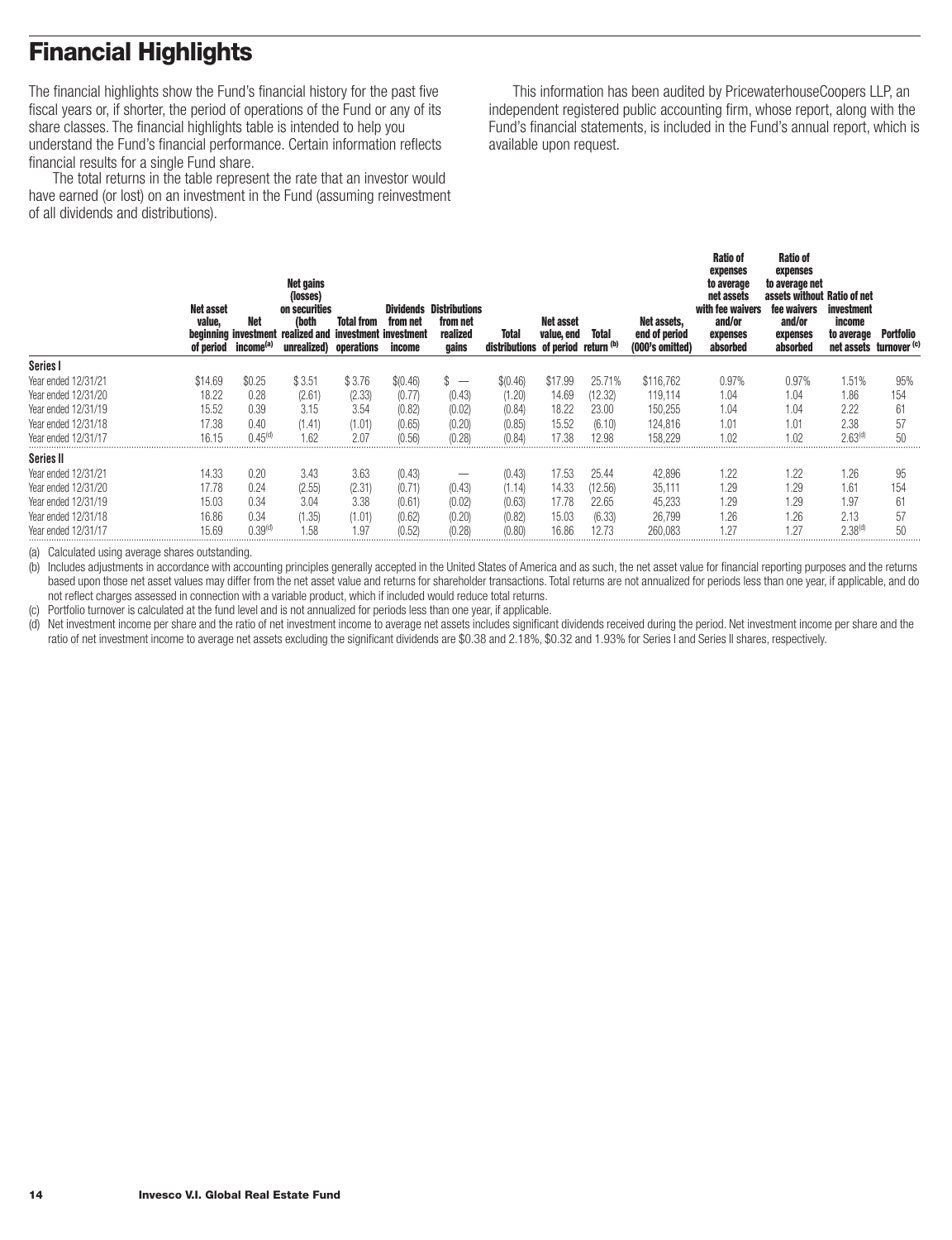# <span id="page-16-0"></span>**Hypothetical Investment and Expense Information**

In connection with the final settlement reached between Invesco and certain of its affiliates with certain regulators, including the New York Attorney General's Office, the SEC and the Colorado Attorney General's Office (the settlement) arising out of certain market timing and unfair pricing allegations made against Invesco and certain of its affiliates, Invesco and certain of its affiliates agreed, among other things, to disclose certain hypothetical information regarding investment and expense information to Fund shareholders. The chart below is intended to reflect the annual and cumulative impact of the Fund's expenses, including investment advisory fees and other Fund costs, on the Fund's returns over a 10-year period. The example reflects the following:

- You invest \$10,000 in the Fund and hold it for the entire 10-year period;
- Your investment has a 5% return before expenses each year; and
- The Fund's current annual expense ratio includes any applicable contractual fee waiver or expense reimbursement for the period committed.

There is no assurance that the annual expense ratio will be the expense ratio for the Fund's classes for any of the years shown. The chart does not take into account any fees or other expenses assessed in connection with your variable product; if it did, the expenses shown would be higher, while the ending balance shown would be lower. This is only a hypothetical presentation made to illustrate what expenses and returns would be under the above scenarios; your actual returns and expenses are likely to differ (higher or lower) from those shown below.

| <b>Series I</b>                          | Year 1      | Year 2      | Year 3          | Year 4          | Year 5      | Year 6      | Year 7            | Year 8          | Year 9      | Year 10     |
|------------------------------------------|-------------|-------------|-----------------|-----------------|-------------|-------------|-------------------|-----------------|-------------|-------------|
| Annual Expense Ratio <sup>1</sup>        | 0.97%       | 0.97%       | 0.97%           | 0.97%           | 0.97%       | 0.97%       | 0.97%             | 0.97%           | 0.97%       | 0.97%       |
| <b>Cumulative Return Before Expenses</b> | 5.00%       | 10.25%      | 15.76%          | 21.55%          | 27.63%      | 34.01%      | 40.71%            | 47.75%          | 55.13%      | 62.89%      |
| <b>Cumulative Return After Expenses</b>  | 4.03%       | 8.22%       | 12.58%          | 17.12%          | 21.84%      | 26.75%      | 31.86%            | 37.17%          | 42.70%      | 48.45%      |
| End of Year Balance                      | \$10,403,00 | \$10.822.24 | \$11.258.38     | \$11<br>.712.09 | \$12,184.09 | \$12,675.11 | \$13.185.91       | \$13,717.30     | \$14,270.11 | \$14,845.20 |
| <b>Estimated Annual Expenses</b>         | 98.95       | 102.94      | 107.09          | 111.41          | 15.90       | 20.57       | 125.43            | 130.48          | 135.74      | 141.21      |
| <b>Series II</b>                         | Year 1      | Year 2      | Year 3          | Year 4          | Year 5      | Year 6      | Year <sub>7</sub> | Year 8          | Year 9      | Year 10     |
| Annual Expense Ratio <sup>1</sup>        | $.22\%$     | 1.22%       | 1.22%           | .22%            | .22%        | .22%        | .22%              | $.22\%$         | 1.22%       | 1.22%       |
| <b>Cumulative Return Before Expenses</b> | 5.00%       | 10.25%      | 15.76%          | 21.55%          | 27.63%      | 34.01%      | 40.71%            | 47.75%          | 55.13%      | 62.89%      |
| <b>Cumulative Return After Expenses</b>  | 3.78%       | 7.70%       | 11.77%          | 16.00%          | 20.38%      | 24.93%      | 29.66%            | 34.56%          | 39.64%      | 44.92%      |
| End of Year Balance                      | \$10,378,00 | \$10,770.29 | .177.41<br>\$11 | .599.91<br>\$11 | \$12,038.39 | \$12,493,44 | \$12,965.69       | \$13,455.79     | \$13,964.42 | \$14,492.28 |
| <b>Estimated Annual Expenses</b>         | 124.31      | 29.00       | 133.88          | 138.94          | 144.19      | 149.64      | 155.30            | 16 <sup>1</sup> | 167.26      | 173.59      |

1 Your actual expenses may be higher or lower than those shown.